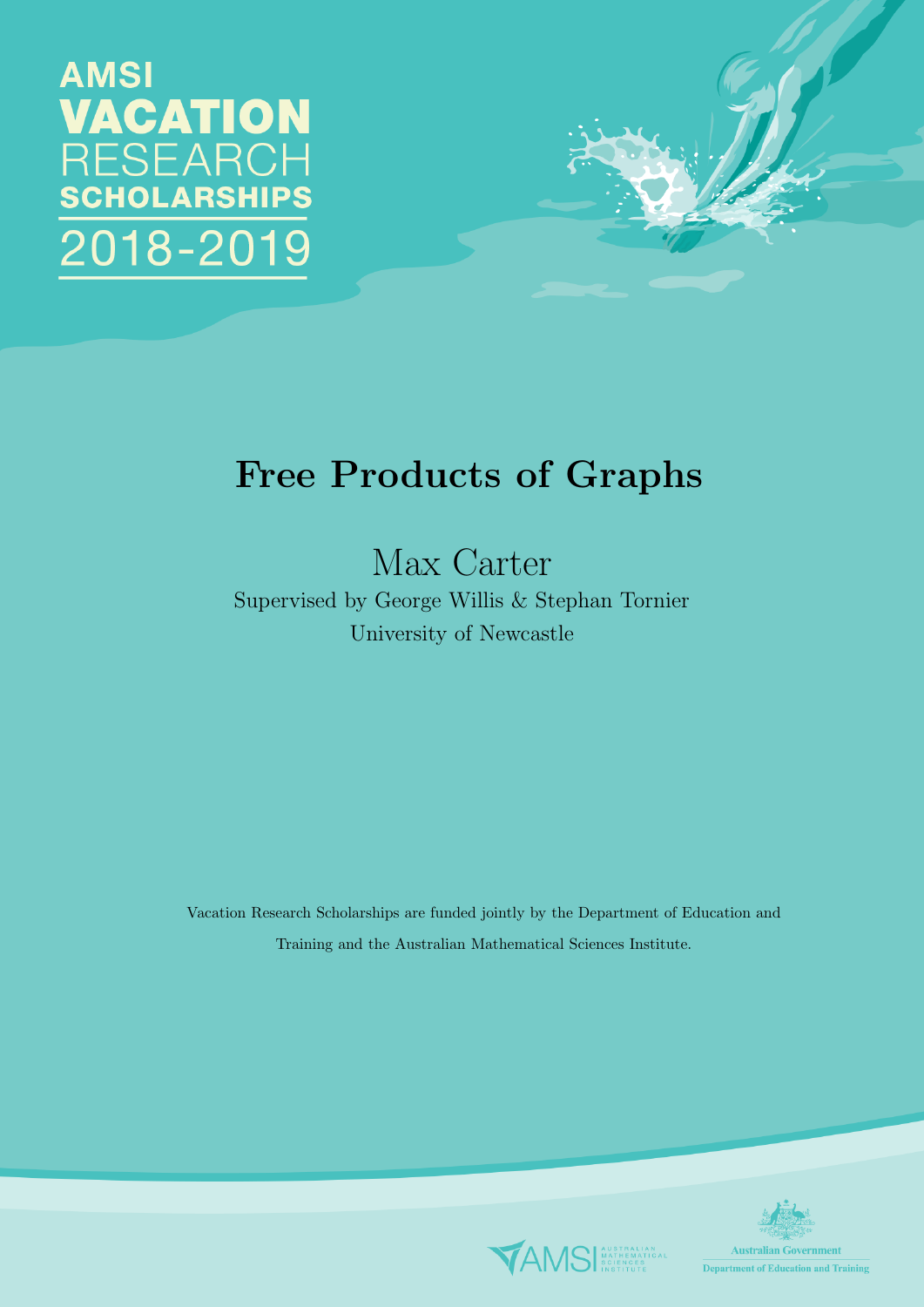

#### Abstract

In this project we are particularly interested in the idea of a free product of graphs. The free product of graphs is similar in a sense to the free product of groups. A free product of two groups  $G_1$  and  $G_2$ creates a new group  $G_1 * G_2$  that consists of all possible 'reduced words' formed from the elements of the two groups. If  $X_1$  and  $X_2$  are the Cayley graphs of the two groups  $G_1$  and  $G_2$  respectively, then the Cayley graph of  $G_1 * G_2$  is the free product of the two Cayley graphs  $X_1$  and  $X_2$ . The new Cayley graph that is created from the free product of  $X_1$  and  $X_2$  is an infinite and highly symmetrical graph.

There are a number of different definitions of free products of graphs in the literature that define a free product between any arbitrary graphs; not just Cayley graphs associated with groups. In particular, there is a paper that discusses free products of rooted graphs and other definitions of free product of graphs that are not necessarily concerned with whether a graph is rooted or not. This paper compares these different definitions of free products of graphs alongside a new definition made in the theory of totally disconnected, locally compact groups. In the second half of the report we look at the automorphisms of free product graphs and provide a classification of the automorphisms of a free product graph contained in a particular subgroup of the automorphism group.

# 1 Introduction

Given two groups  $G_1$  and  $G_2$ , we can form their free product  $G_1 * G_2$  which is a group consisting of all possible sequences of elements from the original two groups. We call these sequences words and say that a word is *reduced* if we remove all occurrences of the identity element from the sequence and if two adjacent elements in the sequence are from the same group, we replace this pair with their product. The elements of the group  $G_1 * G_2$  are equivalence classes of words, where two words are equivalent if one can be reduced to form the other word and the group operation is concatenation of words.

When working with two groups we can consider their Cayley graphs; a graph that contains all the elements of the group as vertices and an edge connects two vertices if we can multiply the group element associated with one vertex by a generator, from a predetermined generating set, to get the group element associated with the other vertex (See Appendix 1 for more detail). If  $G_1$  and  $G_2$  are two groups with Cayley graphs  $\Gamma_1$  and  $\Gamma_2$  respectively, the Cayley graph of the group  $G_1 * G_2$  is a very interesting graph; it is an infinite, highly symmetric graph and contains a copy of both  $\Gamma_1$  and

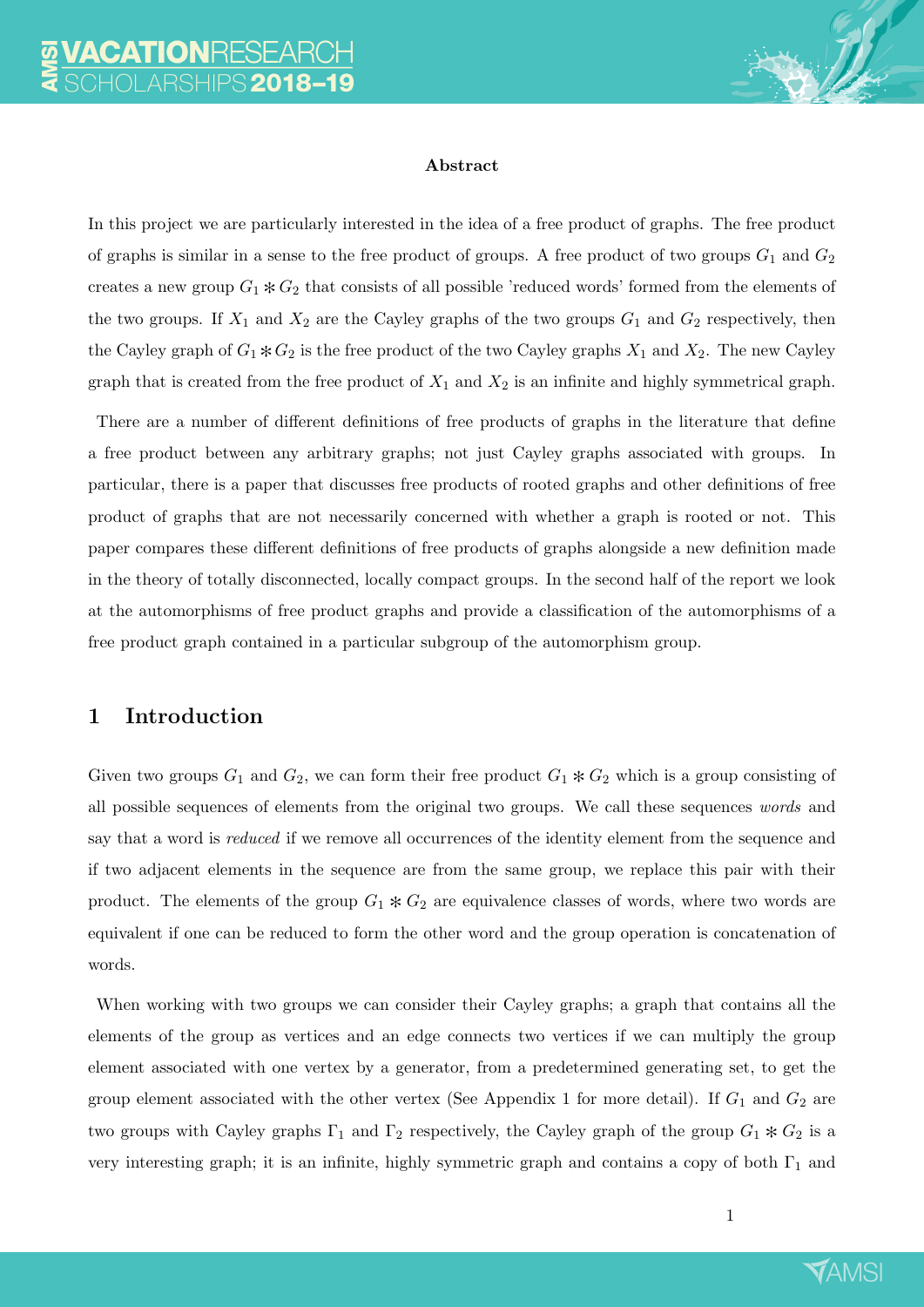$\Gamma_2$  at each vertex. Now, what if we had a definition of 'free product' for graphs, where we could take some Cayley graphs  $\Gamma_1, \ldots, \Gamma_n$  and form their free product which results in a graph isomorphic to the Cayley graph of the free product of their respective groups; and could we generalise such a definition to a free product of any arbitrary graphs? It just so happens there is, in fact there are a multitude of different definitions of free products of graphs in the literature, each one being vastly different from the other in their descriptions.

Some of these definitions of free products of graphs have large restrictions placed on their input graphs, while other definitions are more general and can be used to take the free product of almost any arbitrary graphs. In the sequel we will give an overview of the most prominent definitions of free products of graphs, followed by an analysis of the similarities between these definitions.

# 2 Free Products of Graphs

## 2.1 Overview of Current Definitions

Below we will list some of the main definitions of free products of graphs from the literature that we are concerned with in this paper. The first and main definition of free products of graphs that we will be working with is the following definition made by *George Willis* in the theory of totally disconnected, locally compact groups (see [1]).

**Definition 1 [Willis].** Let  $\Gamma_1, ..., \Gamma_n$  be connected graphs. Denote  $V^{(l)}$  as the collection of all admissible strings of length l. Let  $\mathbf{u}: V(\ast_{i=1}^n \Gamma_i) \to V(\Gamma_1) \times \cdots \times V(\Gamma_n)$  be a function which we will refer to as the update function. We define the update function and the collection of admissible strings inductively. First, begin by setting  $V^{(0)} = \{ \emptyset \}$  and  $\mathbf{u}(\emptyset) = (u_1, ..., u_n) \in V_1 \times \cdots \times V_n$ .

Then assume that  $V^{(k)}$  and **u**  $\big|_{V^{(k)}}$  have been defined for all  $k \in \{0, ..., l\}$ . For any  $\tilde{v} = v_1 \cdots v_k \in V^{(k)}$ , denote  $\mathbf{u}(\tilde{v}) = (u_1(\tilde{v}), ..., u_n(\tilde{v}))$ , the string  $\tilde{v}v_{k+1}$  is admissible if  $v_k \in V_i$  and  $v_{k+1} \in V_j$  with  $i \neq j$  and  $v_{k+1} \neq u_j(\tilde{v})$ . The update function for this string is defined as:

$$
u_h(\tilde{v}v_{k+1}) = \begin{cases} u_h(\tilde{v}) & \text{if } h \neq j \\ v_{k+1} & \text{if } h = j \end{cases}
$$

Define the edges that are in the graph as follows. For the empty string, the edge  $\{\emptyset, v_1\}$  is an edge if  $\{u_i(\emptyset), v_1\}$  is an edge in the graph  $\Gamma_i$ . For an arbitrary admissible string  $\tilde{v} = v_1, \ldots v_l$  in the

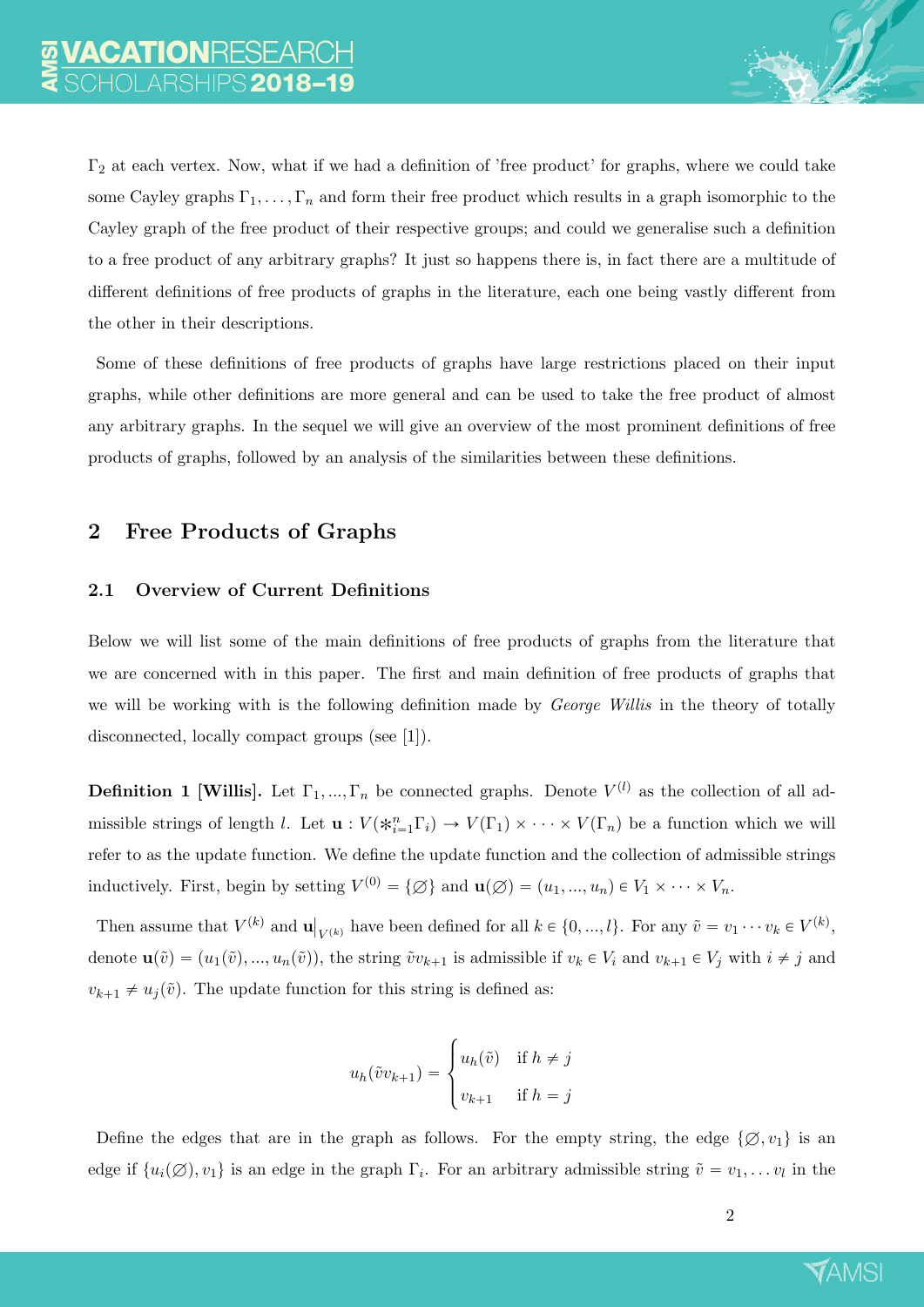free-product, an edge to this vertex can be formed in two different ways. First, construct an edge  $\{\tilde{v}v_{l+1}, \tilde{v}v'_{l+1}\}\$  (for  $v_{l+1}, v'_{l+1} \in V(\Gamma_i)$ ) if  $\{v_{l+1}, v'_{l+1}\}\$  forms an edge in the graph  $\Gamma_i$ . Then the other type of edge we are allowed to form is an edge  $\{\tilde{v}, \tilde{v}v_{l+1}\}$  if  $v_{l+1} \in V(\Gamma_j)$ ,  $\{u_j(\tilde{v}), v_{l+1}\} \in E(\Gamma_j)$  .  $\diamond$ 

The second definition we will be drawing comparisons with is from the unpublished manuscript Amalgamated Free Products of Graphs and Arc-Types by Möller et al. in  $[2]$  which defines a free product of graphs as follows:

**Definition 2 [Möller–Seifter–Woess–Zemljič].** Let  $\Gamma_1$  and  $\Gamma_2$  be two connected vertex-transitive graphs with order (number of vertices in the graph) m and n respectively. Let  $\mathcal{T}_{m,n}$  be the  $(m, n)$ biregular tree with its vertex set naturally partitioned into the two sets  $V_1$  and  $V_2$  where every vertex in  $V_1$  has degree m and every vertex in  $V_2$  has degree n.

For each vertex  $v \in V_1$  associate a copy  $\Gamma_v$  of the graph  $\Gamma_1$  at each vertex and define a bijection  $\psi_v$ between the vertices of  $\Gamma_v$  and the edges incident to the vertex v in the graph  $\mathcal{T}_{m,n}$ . Similarly, for each vertex  $w \in V_2$ , we associate a copy  $\Gamma_w$  of the graph  $\Gamma_2$  and bijection  $\psi_w$ . Then the free product  $\Gamma_1 * \Gamma_2$  is formed by taking the union of all the graphs  $\Gamma_v$  such that  $v \in V(\mathcal{T}_{m,n})$  and if  $e = \{v, w\}$ is an edge in  $\mathcal{T}_{m,n}$  such that  $\psi_v(x) = e = \psi_w(y)$  for some  $x \in X_v, y \in X_w$  then we identify the two vertices x and y.  $\diamond$ 

The following two definitions are more concerned with the free product of rooted graphs, however, they are still of interest to our studies. The following definition is from a research paper Growth in Products of Graphs by Pisanki and Tucker (see [3]).

**Definition 3 [Pisanski–Tucker].** Let  $G_r$  and  $H_s$  be rooted graphs with roots r and s respectively. The vertex set of the free product  $G_r * H_s$  is the set of all finite sequences of vertices from  $(V(G_r) \{r\}$   $\cup$   $(V(H_s) - \{s\})$  where the sequences alternate between  $V(G_r) - \{r\}$  and  $V(H_s) - \{s\}$ . An edge joins two sequences  $\alpha$  and  $\beta$  if and only if either  $\alpha = \gamma$  and  $\beta = \gamma x$  where x is a vertex adjacent to the corresponding root vertex or,  $\alpha = \gamma x$  and  $\beta = \gamma y$  with x, y being adjacent vertices in one of the graphs.  $\diamond$ 

The fourth and final definition we will discuss in this section (and in this paper) is the following definition from the paper Combinatorics of Free Product Graphs by Gregory Quenell (see [4]). This definition is particularly aimed at the free product of Cayley graphs, however, it is obvious that this

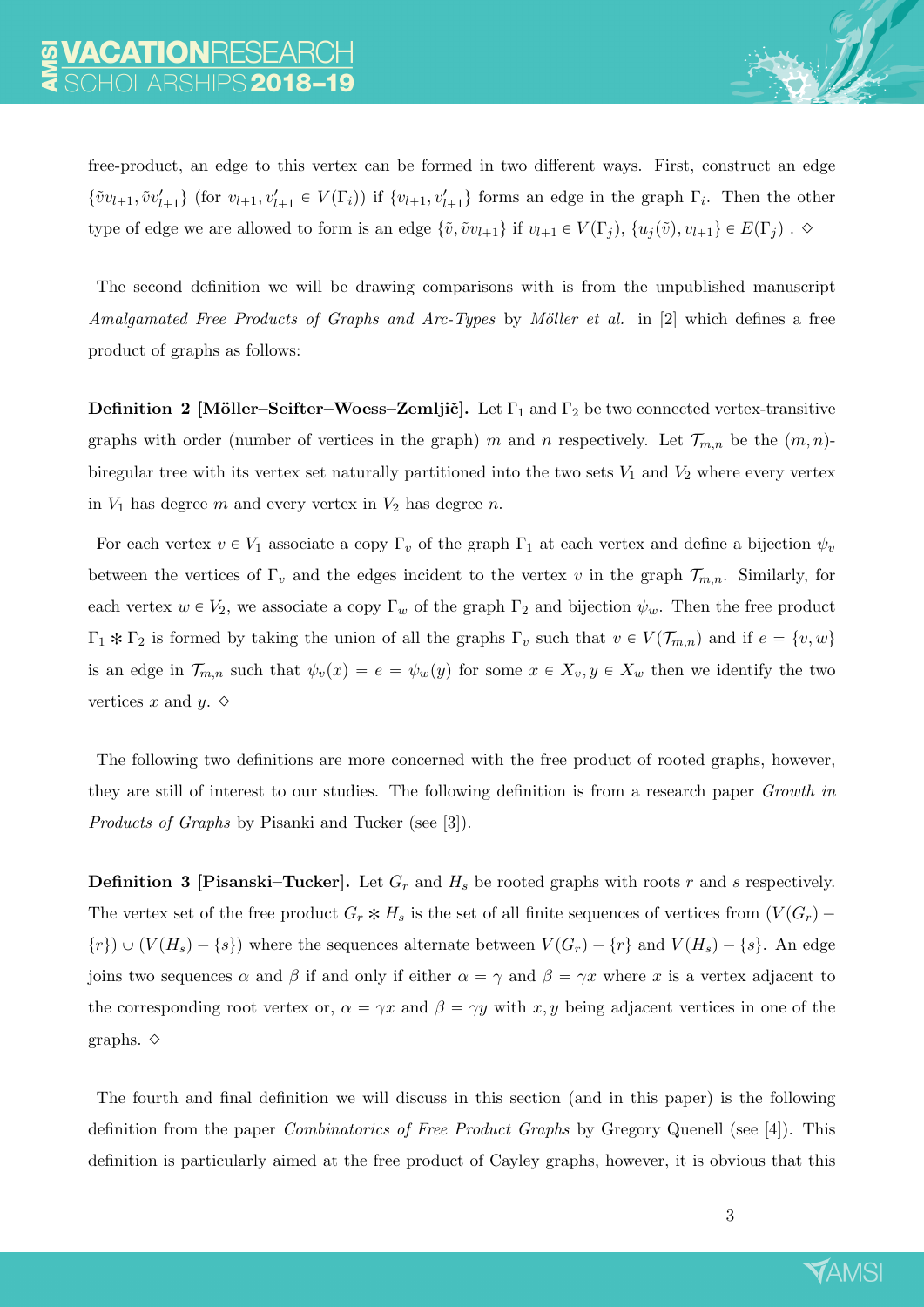

definition could be generalised to the free product of any connected vertex-transitive graphs as seen in definition 5 to come.

**Definition 4 [Quenell].** Let  $\Gamma_1$  and  $\Gamma_2$  be two Cayley graphs of groups  $G_1$  and  $G_2$  respectively. Recursively define graphs  $B_1$  and  $B_2$  as follows:

- $B_1$  is the graph comprising of a single copy of  $\Gamma_1$  with an independent copy of  $B_2$  glued, by its identity vertex, to each of the non-identity vertices in the copy of  $\Gamma_1$ .
- $B_2$  is the graph comprising of a single copy of  $\Gamma_2$  with an independent copy of  $B_1$  glued, by its identity vertex, to each of the non-identity vertices in the copy of  $\Gamma_2$ .

The free product  $\Gamma_1 * \Gamma_2$  is the graph constructed by taking the *connected sum B*<sub>1</sub>#B<sub>2</sub> (see definition 2.6 in [4]) of the graphs  $B_1$  and  $B_2$ . This is the graph formed by glueing  $B_1$  and  $B_2$  together by their identity vertices.  $\diamond$ 

Definition 4 is also extended to the free product of an arbitrary number of graphs as seen in definition 4.7 in [4] and outlined below:

**Definition 5 [Quenell].** Let  $\Gamma_i$  be rooted graphs with roots  $e_i$  for  $i = 1, ..., k$ . The branch  $B_i$  is the graph formed by glueing copies of every  $B_j$ ,  $j \neq i$ , by the root vertices to each of the vertices in  $\Gamma_i$  except  $e_i$ . The free product graph  $\Gamma_1 * \cdots * \Gamma_k$  is the graph  $B_1 \sharp \cdots \sharp B_n$ .  $\diamond$ 

Throughout this paper we will mainly be focusing on working with the first three definitions outlined here. The goal of this sections was to illustrate to the reader the wide variety of definitions of free products of graphs there are in the literature.

## 2.2 Do these definitions produce isomorphic graphs?

In this section we aim to prove that the definitions outlined in section 2.1 produce isomorphic graphs under some given restrictions. To avoid confusion between the definitions, for the remainder of section 2.2, we will let  $*_1$  denote the free product of graphs using definition 1 from the previous section and similarly use  $*_i$  to denote the free product using the  $i^{th}$  definition. We start with a short lemma which shows that the construction of a free product graph with definition 2 does not depend on the bijections used for the construction.

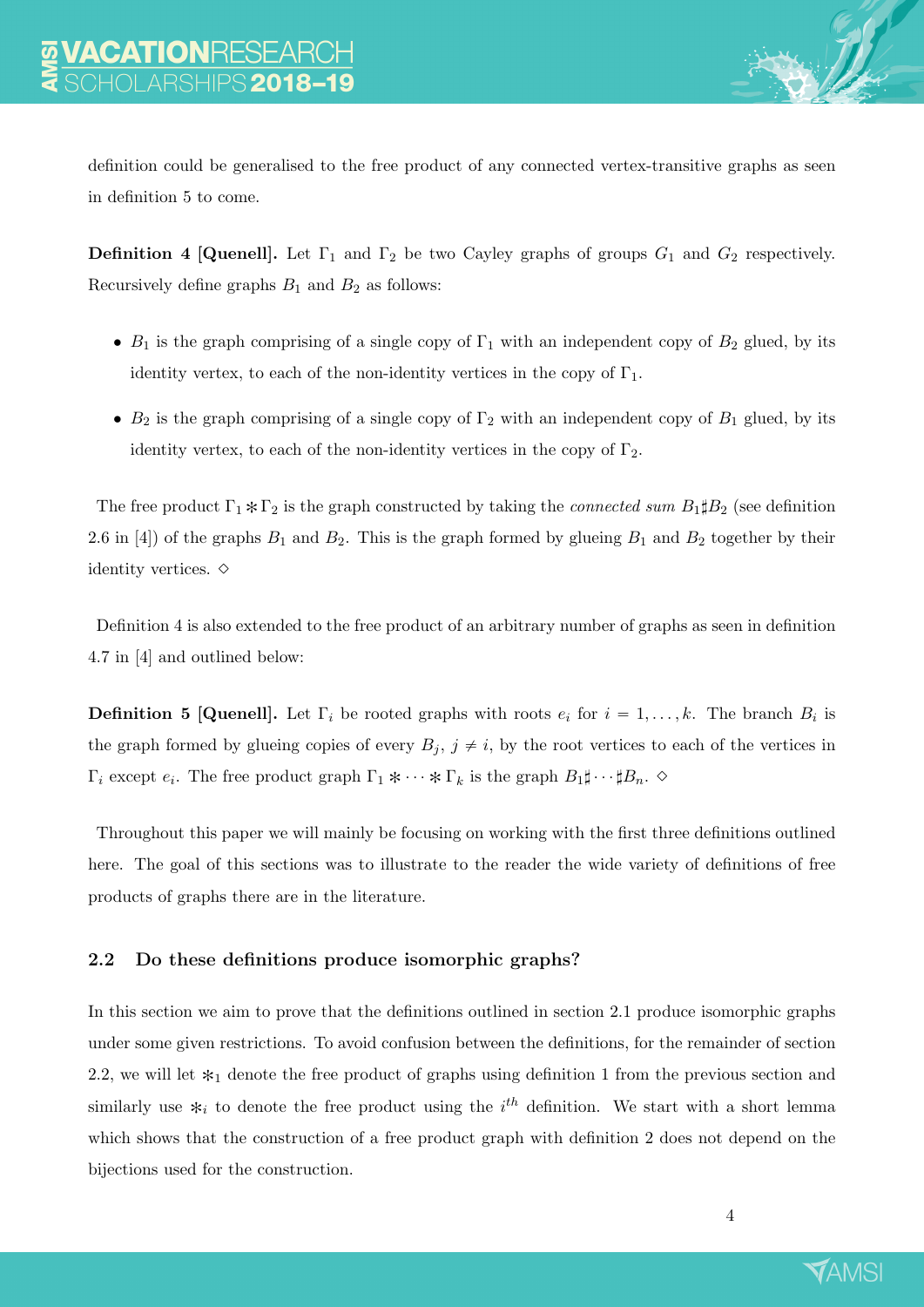**Lemma 2.2.1.** Let  $\Gamma_1$  and  $\Gamma_2$  be connected vertex-transitive graphs with order m and n respectively. Let  $\Lambda_1$  be the free product  $\Gamma_1 *_{2} \Gamma_2$  constructed using the set of bijections  $\{\varphi_v : v \in V(\mathcal{T}_{m,n})\}$  and  $\Lambda_2$ be the free product  $\Gamma_1 *_{2} \Gamma_2$  constructed using the bijections  $\{\mu_v : v \in V(\mathcal{T}_{m,n})\}$ . Then  $\Lambda_1 \cong \Lambda_2$ .

**Proof (Sketch):** For each copy of  $\Gamma_1$  associated with a vertex  $u \in V(\mathcal{T}_{m,n})$ , let  $V(\Gamma_u) = \{\xi_{u,1}, \ldots, \xi_{u,m}\}.$ Similarly for each copy of  $\Gamma_2$  associated with a vertex  $v \in V(\mathcal{T}_{m,n})$ , let  $V(\Gamma_v) = \{\xi_{v,1}, \ldots, \xi_{v,n}\}.$  Also label each of the vertices in  $\Lambda_1$  by the edge it is associated with in the underlying tree and label each of the vertices in  $\Lambda_2$  the same except with a 'prime' this time. Now, define  $\psi : \Lambda_1 \longrightarrow \Lambda_2$  inductively as follows. Choose some vertex  $\epsilon_1 \in V(\Lambda_1)$ ; then there exists some adjacent  $u, v \in V(\mathcal{T}_{m,n})$  such that the vertex  $\epsilon_1$  is a result of identifying two vertices, one from  $\Gamma_u$  and one from  $\Gamma_v$ . Let  $\epsilon_2 \in V(\Lambda_2)$  be the vertex identified between the two graphs  $\Gamma_u$  and  $\Gamma_v$  in  $\Lambda_2$ ; define  $\psi(\epsilon_1) = \epsilon_2$ .

Then suppose that  $\psi$  has been defined on all vertices in  $\Lambda_1$  of up to distance k from the vertex  $\epsilon$ . Then given a vertex  $x \in V(\Lambda_1)$  at distance  $k+1$  from  $\epsilon$ , define  $\psi(x)$  as follows. Let  $x' \in V(\Lambda_1)$  be a vertex at distance k from  $\epsilon$  adjacent to x and suppose that  $\psi(x') = y' \in V(\Lambda_2)$ . The vertices x and x' are contained in some unique sheet, say  $\Gamma_u$  which is a copy of the graph  $\Gamma_i$  (i = {1, 2}). Then suppose that  $\Gamma_v$  is the copy of  $\Gamma_i$  attached at  $y' \in V(\Lambda_2)$ . Suppose that  $\varphi_u^{-1}(x') = \xi_{u,k}$  and  $\mu_v^{-1}(y') = \xi_{v,l}$ . Then since  $\Gamma_i$  is vertex-transitive, there exists an automorphism  $\alpha \in \text{Aut}(\Gamma_i)$  such that  $\alpha(\xi_{u,k}) = \xi_{v,l}$ . The define  $\psi(x) = \mu_v(\alpha(\xi_{u,j}))$  where  $\varphi_u^{-1}(x) = \xi_{u,j}$ .

The fact that  $\psi$  preserves adjacencies follows from  $\alpha$  being an isomorphism. Injectivity and surjectivity of  $\psi$  follows by another two induction argument similar to that seen in the proof of proposition 2.2.2 that follows.  $\Box$ 

The proof to the following proposition displays an isomorphism between definitions 1 and 2 of free products of graphs. We assume that the graphs are vertex-transitive as there are cases when the two free product graphs will not be isomorphic if the graphs are not vertex-transitive. This issue will be discussed in more detail in section 2.3.

**Proposition 2.2.2.** If  $\Gamma_1$  and  $\Gamma_2$  are connected vertex-transitive graphs, then  $\Gamma_1 *_{1} \Gamma_2 \cong \Gamma_1 *_{2} \Gamma_2$ .

**Proof:** Let  $\Gamma_1$  and  $\Gamma_2$  be connected vertex-transitive graphs with order m and n respectively. Let  $V(\Gamma_1) = {\omega_1, \ldots, \omega_m}$  and  $V(\Gamma_2) = {\nu_1, \ldots, \nu_n}$ . We need to construct an isomorphism  $\psi$ :  $\Gamma_1 *_{1} \Gamma_2 \longrightarrow \Gamma_1 *_{2} \Gamma_2$ ; this will be done inductively. First define a graph embedding  $\varphi_{(x,i)} : \Gamma_i \rightarrow$  $\Gamma_1 *_{2} \Gamma_2$  such that  $\varphi_{(x,i)}$  is an isomorphism between the graph  $\Gamma_i$  and the unique  $\Gamma_i$ -sheet at the vertex  $x \in V(\Gamma_1 *_{2} \Gamma_2)$ . Initiate the update function for constructing  $\Gamma_1 *_{1} \Gamma_2$  by  $\mathbf{u}(\emptyset) = (\omega_a, \nu_b)$ ,

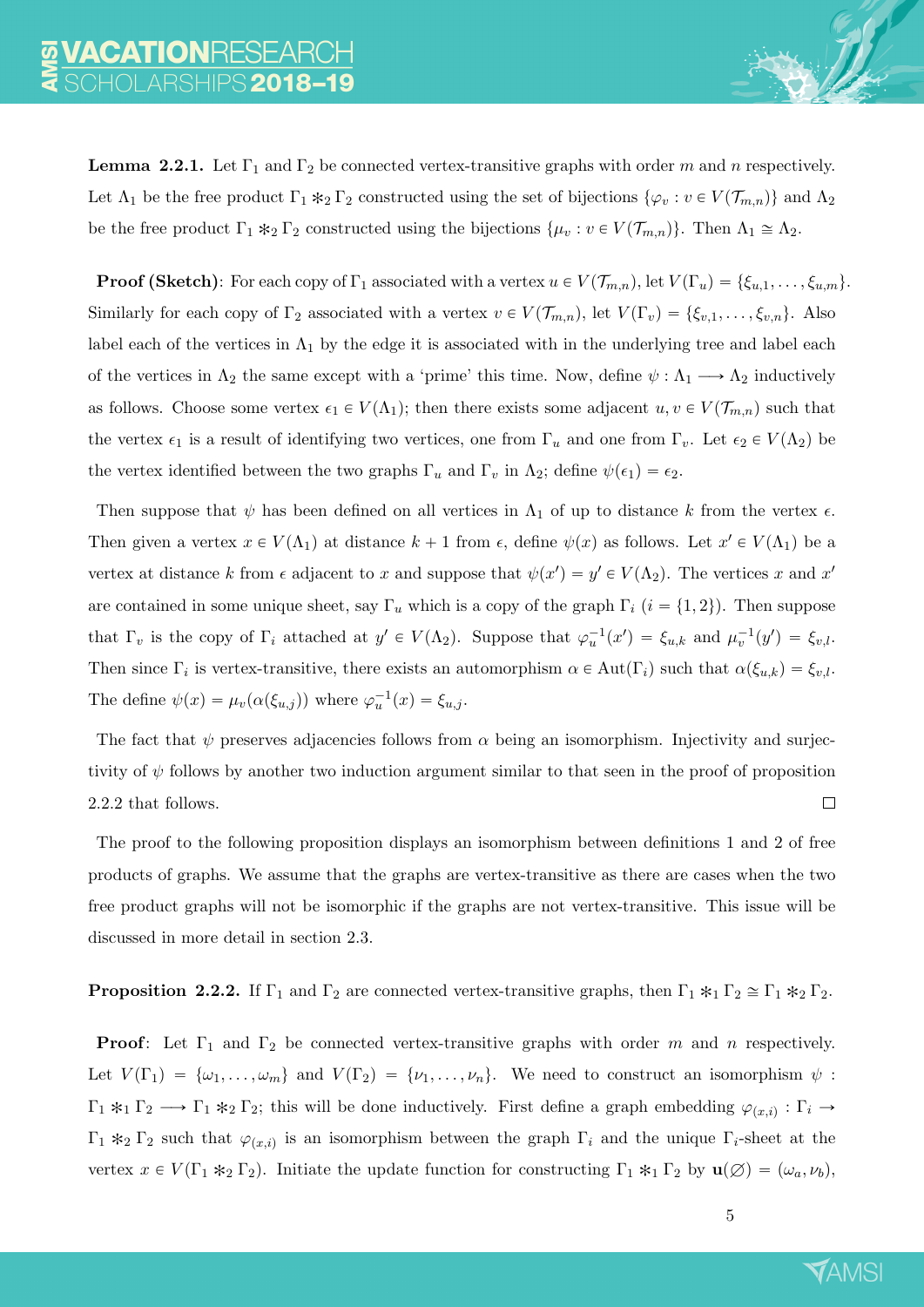$a \in \{1, \ldots, m\}$  and  $b \in \{1, \ldots, n\}$ . Then choose some vertex  $x_0 \in V(\Gamma_1 \ast_2 \Gamma_2)$  such that  $\varphi_{\alpha}^{-1}$  $\omega^{-1}_{(x_0,1)}(x_0)=\omega_a$ and  $\varphi_{\alpha}^{-1}$  $\psi^{-1}_{(x_0, 2)}(x_0) = \nu_b$ ; define  $\psi(\emptyset) = x_0$ . If there does not exist such an  $x_0$ , we can modify our choices for our initial values of  $\mathbf{u}(\varnothing)$  to suit as this does not affect the structure of our graph (see Proposition 2.8 in [1]).

Now suppose that  $\psi$  has been defined on all admissible strings in  $\Gamma_1 *_{1} \Gamma_2$  of up to length l. Given some  $\tilde{v} = v_1 \cdots v_l \in V^{(l)}$  with  $\psi(\tilde{v}) = y \in V(\Gamma_1 \ast_2 \Gamma_2)$ , if  $\tilde{v}v_{l+1} \in V^{(l+1)}$ , define  $\psi(\tilde{v}v_{l+1})$  as follows. Suppose  $v_l \in V(\Gamma_1)$  and that  $u_2(\tilde{v}) = \nu_i$ . If  $\varphi_{(u)}^{-1}$  $p_{(y,2)}^{-1}(y) = \nu_k$  and  $v_{l+1} = \nu_j \in V(\Gamma_2)$  then we have  $\{\nu_i, \nu_j\} \in E(\Gamma_2)$  by definition of the free product  $*_1$ . Since  $\Gamma_1$  and  $\Gamma_2$  are both vertex-transitive graphs, there exists an  $\alpha \in Aut(\Gamma_2)$  such that  $\alpha(\nu_i) = \nu_k$ . Then define  $\psi(\tilde{v}v_{l+1}) = \varphi_{(y,2)}(\alpha(\nu_j)).$ Similarly, if  $v_l \in V(\Gamma_2)$ , define  $\psi$  in exactly the same way except with the roles of  $\Gamma_1$  and  $\Gamma_2$  exchanged as well as the  $\omega$ 's and  $\nu$ 's.

Now, if  $\tilde{v} = v_1 \cdots v_l \in V^{(l)}$  and  $\tilde{v}v_{l+1} \in V^{(l+1)}$  are two adjacent admissible string in  $\Gamma_1 *_{1} \Gamma_2$  as defined in the previous paragraph, then  $\alpha(\nu_i) = \nu_k$  and  $\alpha(\nu_j)$  are adjacent in  $\Gamma_2$  since  $\alpha$  is a graph automorphism and it follows that  $\psi(\tilde{v})$  and  $\psi(\tilde{v}v_{l+1})$  are adjacent since  $\varphi$  is a graph isomorphism. Again, a similar argument can be applied for the case when  $v_l \in V(\Gamma_2)$ . Thus  $\psi$  is a graph homomorphism.

We need to show that this homomorphism is actually an isomorphism. To prove that it is injective, suppose  $\tilde{v} = v_1 \cdots v_m \in V^{(m)}$  and  $\tilde{v}' = v'_1 \cdots v'_n \in V^{(n)}$  with  $\psi(\tilde{v}) = \psi(\tilde{v}')$ . Let  $\psi(\emptyset) = x_0 \in$  $V(\Gamma_1 *_{2} \Gamma_2)$ . We must have that  $v_1, v_1' \in V(\Gamma_i)$  and  $\varphi_{(x_0,i)}(v_1) = \varphi_{(x_0,i)}(v_1')$  otherwise  $\psi(\tilde{v})$  and  $\psi(\tilde{v}')$ would be in different branches of the free product graph  $\Gamma_1 *_{2} \Gamma_2$ . Since  $\varphi_{(x_0,i)}$  is an isomorphism,  $v_1 = v'_1$ . Continuing by induction, with a similar argument we see that  $m = n$  and  $v_k = v'_k$  for all  $k \in \{1, \ldots, m = n\}$  so that  $\tilde{v} = \tilde{v}'$ .

Similarly, we will prove surjectivity by induction. Suppose that  $\psi(\emptyset) = x_0 \in V(\Gamma_1 *_{2} \Gamma_2)$ . Clearly all the vertices in the  $\Gamma_1$ -sheet and  $\Gamma_2$ -sheet attached to  $x_0$  have vertices mapping onto them. Then suppose that all  $\Gamma_i$ -sheets,  $i = 1$  or 2, of up to distance k from  $x_0$  have an element of  $V(\Gamma_1 *_{1} \Gamma_2)$ mapping onto them. Given some  $\Gamma_i$ -sheet S at distance  $k + 1$  from  $x_0$ , there is a unique  $\Gamma_j$ -sheet  $\mathcal{S}'$   $(i \neq j)$  at distance k from  $x_0$  that S is attached to. Let x be the unique vertex shared by S and S'; by hypothesis there exists  $\tilde{v} \in V^{(l)}$  such that  $\psi(\tilde{v}) = x$ . It follows that given any  $y \in V(S)$ , there exists  $v_{l+1} \in \Gamma_i$  such that  $\psi(\tilde{v}v_{l+1}) = y$  since  $\varphi_{(x,i)}$  is a graph embedding of  $\Gamma_i$  at the vertex  $x \in V(\Gamma_1 *_{2} \Gamma_2).$  $\Box$ 

The following proposition displays an isomorphism between definition 1 and 3. We define a *rooted* graph to be a graph that has a distinguished vertex i.e. we choose one vertex from the graph and call

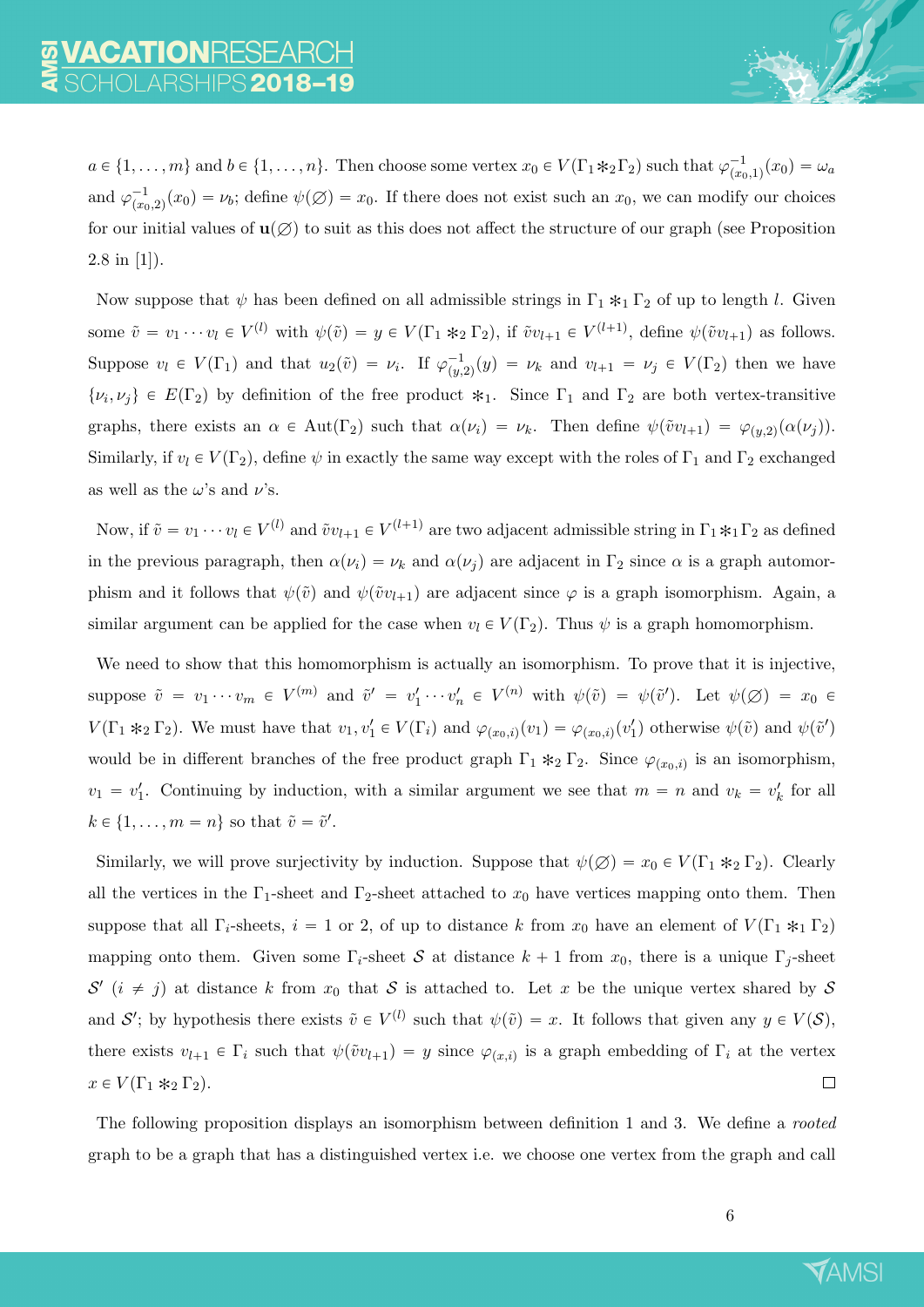

it the 'root'. A rooted graph is vertex-transitive if when we disregard the root vertex, the underlying graph is vertex-transitive.

**Proposition 2.2.3.** If  $\Gamma_1$  and  $\Gamma_2$  are rooted connected vertex-transitive graphs, then  $\Gamma_1 *_{1} \Gamma_2 \cong$  $\Gamma_1 *_{3} \Gamma_2$ .

**Proof:** Let  $\Gamma_1$  and  $\Gamma_2$  be rooted connected vertex-transitive graphs with roots r and s respectively. We will construct an isomorphism  $\psi : \Gamma_1 *_{1} \Gamma_2 \to \Gamma_1 *_{3} \Gamma_2$  inductively. Initiate the update function for constructing the graph  $\Gamma_1 *_{1} \Gamma_2$  by  $\mathbf{u}(\varnothing) = (r, s)$ . Define  $\psi(\varnothing) = \epsilon$  where  $\epsilon$  is the empty string in the graph  $\Gamma_1 *_{3} \Gamma_2$ .

Suppose that  $\psi$  has been defined on all admissible strings in  $\Gamma_1 *_{1} \Gamma_2$  of up to length l. Take some  $\tilde{v} \in V^{(l)}$  with  $\mathbf{u}(\tilde{v}) = (u_1(\tilde{v}), u_2(\tilde{v}))$  and suppose that  $\psi(\tilde{v}) = x \in V(\Gamma_1 *_{3} \Gamma_2)$ . Then given  $\tilde{v}v_{l+1} \in V^{(l+1)}$  with  $v_{l+1} \in V(\Gamma_i)$ , define  $\psi(\tilde{v}v_{l+1}) = x\alpha(v_{l+1})$  where  $\alpha \in \text{Aut}(\Gamma_i)$  such that  $\alpha(u_i(\tilde{v}))$  is the root vertex in the graph  $\Gamma_i$ .

This defines our map  $\psi$ . We need to prove that it is in fact an isomorphism. First we will show that  $\psi$  preserves adjacencies. There are two cases:

Case 1 -  $\tilde{v}$  and  $\tilde{v}v_{l+1}$  are adjacent in  $\Gamma_1 *_{1} \Gamma_2$ : Suppose that  $\tilde{v} \in V^{(l)}$  and  $\tilde{v}v_{l+1} \in V^{(l+1)}$  are two adjacent vertices in  $\Gamma_1 *_{1} \Gamma_2$  and  $\psi(\tilde{v}) = x \in V(\Gamma_1 *_{3} \Gamma_2)$ . Then  $u_i(\tilde{v})$  is adjacent to  $v_{l+1}$  in the graph  $\Gamma_i$ . If  $\alpha \in \text{Aut}(\Gamma_i)$  is the automorphism such that  $\alpha(u_i(\tilde{v}))$  is the root vertex, then  $\alpha(v_{l+1})$  is adjacent to the root vertex since  $\alpha$  is an automorphism and hence x and  $x\alpha(u_i(\tilde{v}))$  are connected.

Case 2 -  $\tilde{v}v_{l+1}$  and  $\tilde{v}v_{l+1}'$  are adjacent in  $\Gamma_1 *_{1} \Gamma_2$ :

Suppose that  $\tilde{v}v_{l+1}, \tilde{v}v'_{l+1} \in V^{(l+1)}$  are two adjacent vertices in  $\Gamma_1 *_{1} \Gamma_2$  with  $v_{l+1}, v'_{l+1} \in V(\Gamma_i)$  and  $\psi(\tilde{v}) = x \in V(\Gamma_1 *_{3} \Gamma_2)$ . Then if  $\alpha \in Aut(\Gamma_i)$  is the automorphism such that  $\alpha(u_i(\tilde{v}))$  is the root vertex in  $\Gamma_i$ , then  $\alpha(v_{l+1})$  and  $\alpha(v'_{l+1})$  are both adjacent vertices in  $\Gamma_i$  since  $\alpha$  is an automorphism and hence  $x\alpha(v_{l+1})$  and  $x\alpha(v_{l+1}')$  are adjacent in  $\Gamma_1 *_{3} \Gamma_2$ .

Now, to prove that  $\psi$  is injective, suppose that  $\tilde{v} = v_1 \cdots v_m$  and  $\tilde{v}' = v'_1 \cdots v'_n$  are two admissible strings in  $\Gamma_1 *_{1} \Gamma_2$  such that  $\psi(\tilde{v}) = \psi(\tilde{v}')$ . Clearly  $m = n$  otherwise we could not have  $\psi(\tilde{v}) = \psi(\tilde{v}')$ under this construction. Now we must have that  $v_1 = v'_1$  otherwise  $\psi(v_1) \neq \psi(v'_1)$  which would result in  $\psi(\tilde{v})$  and  $\psi(\tilde{v}')$  being located on different branches of the free product graph  $\Gamma_1 *_{3} \Gamma_2$ . Continuing by induction, with a similar argument, we see that  $v_k = v'_k$  for all  $k \in \{1, ..., m = n\}$  and hence  $\psi$  is one-to-one.

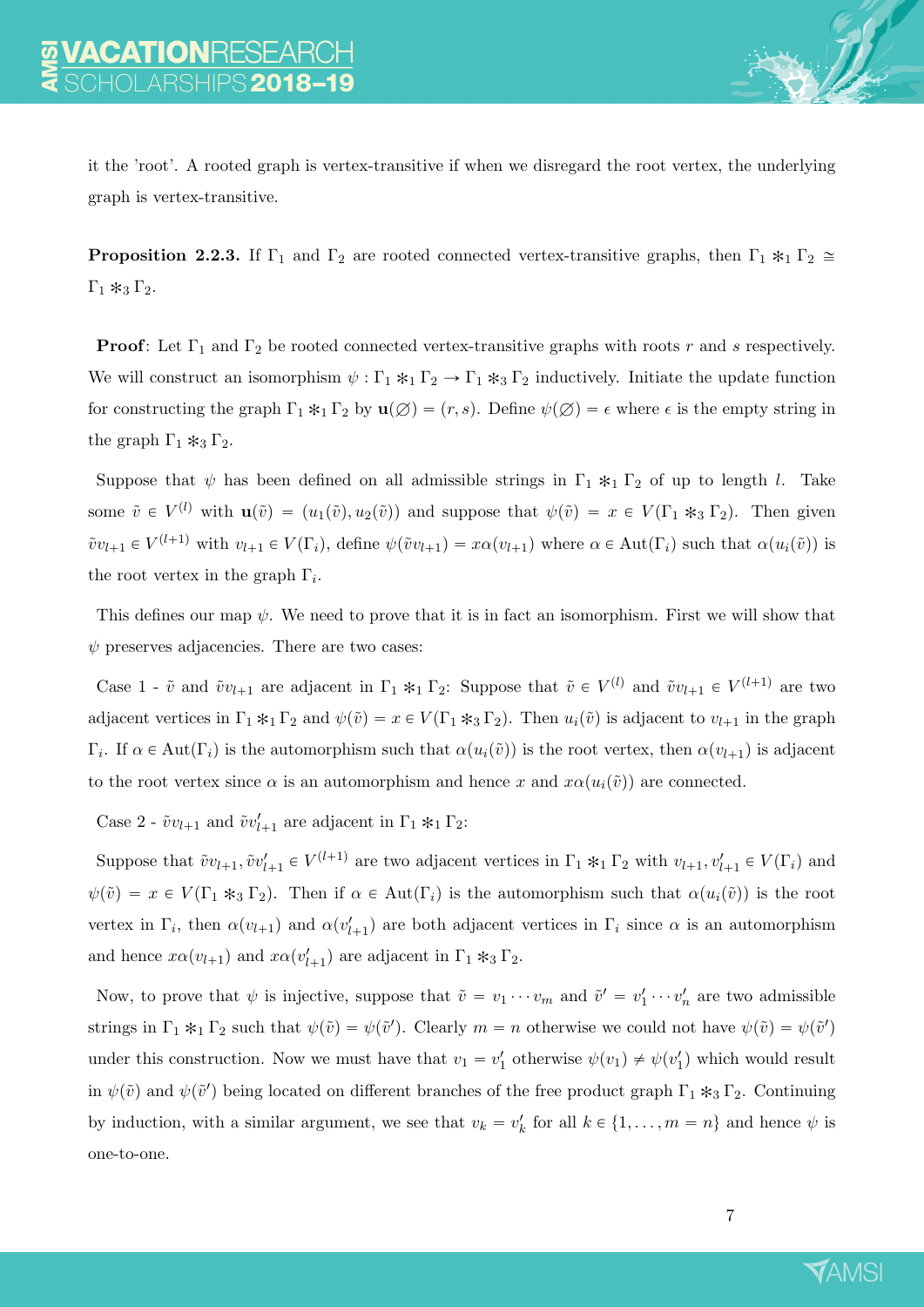We prove surjectivity also via induction. Clearly  $\psi(\emptyset) = \epsilon$  and all vertices whose associated sequences are of length 1 in  $\Gamma_1$  \*3 $\Gamma_2$  have a vertex in  $\Gamma_1$  \*1 $\Gamma_2$  mapping to them. Now suppose that all vertices in  $\Gamma_1 *_{3} \Gamma_2$  associated with sequences of up to length l have a vertex from  $\Gamma_1 *_{1} \Gamma_2$  mapping onto them. Take some sequence  $x \in V(\Gamma_1 *_{3} \Gamma_2)$  of length  $l+1$  and let  $x'$  be the sequence in  $V(\Gamma_1 *_{3} \Gamma_2)$  of length l whose first l entries are the same as x. Then, under assumption, there exists  $\tilde{v} = v_1 \cdots v_l \in V^{(l)}$  such that  $\psi(\tilde{v}) = x'$ . Suppose  $v_l \in V(\Gamma_j)$ . There exists  $\alpha \in Aut(\Gamma_i)$  such that  $\alpha(u_i(\tilde{v}))$   $(i \neq j)$  is the root vertex in  $\Gamma_i$  and  $v_{l+1} \in V(\Gamma_i)$  such that  $\alpha(v_{l+1})$  is the last member of the sequence x. It follows that  $\psi(\tilde{v}v_{l+1}) = x.$  $\Box$ 

The following proposition is the final proposition of this section. It states that definition 1 and 4 produce isomorphic graphs if the initial graphs are vertex-transitive. We omit the proof however as it is an almost identical argument to that of the proof in Proposition 2.2.2.

**Proposition 2.2.4.** If  $\Gamma_1$  and  $\Gamma_2$  are connected vertex-transitive graphs, then  $\Gamma_1 *_{1} \Gamma_2 \cong \Gamma_1 *_{4} \Gamma_2$ .

**Proof (Sketch)**: Define  $\psi : \Gamma_1 *_{1} \Gamma_2 \longrightarrow \Gamma_1 *_{4} \Gamma_2$  inductively. Let e be the vertex identified when taking the connected sum of  $B_1$  and  $B_2$  in the construction of  $\Gamma_1*_4\Gamma_2$ ; define  $\psi(\emptyset) = e$ . Then there is a unique  $\Gamma_1$ -sheet and  $\Gamma_2$ -sheet attached to  $\emptyset \in V(\Gamma_1 *_{1} \Gamma_2)$ , map these sheets onto the corresponding sheets attached to  $e \in V(\Gamma_1 *_{4} \Gamma_2)$ .

Now suppose that  $\psi$  has been defined on all sheets of up to distance k from  $\emptyset \in V(\Gamma_1 *_{1} \Gamma_2)$ . Then given a sheet  $S \in \Gamma_1 *_{1} \Gamma_2$  at distance k from  $\emptyset$  and the corresponding sheet  $S' \in \Gamma_1 *_{2} \Gamma_2$  that it is mapped to by  $\psi$ , map each of the  $|V(S)| - 1$  sheets attached to S at distance  $k + 1$  from  $\emptyset$  onto the  $|V(S)| - 1$  sheets attached to S' at distance  $k + 1$  from e in  $\Gamma_1 *_{4} \Gamma_2$ .  $\Box$ 

Corollary 2.2.5. If  $\Gamma_1, \ldots, \Gamma_n$  are connected vertex-transitive graphs, then  $\Gamma_1 *_1 \cdots *_1 \Gamma_n \cong \Gamma_1 *_5$  $\cdots *_{5} \Gamma_{n}$ .

**Proof:** Follows from the associativity of the free product.

 $\Box$ 

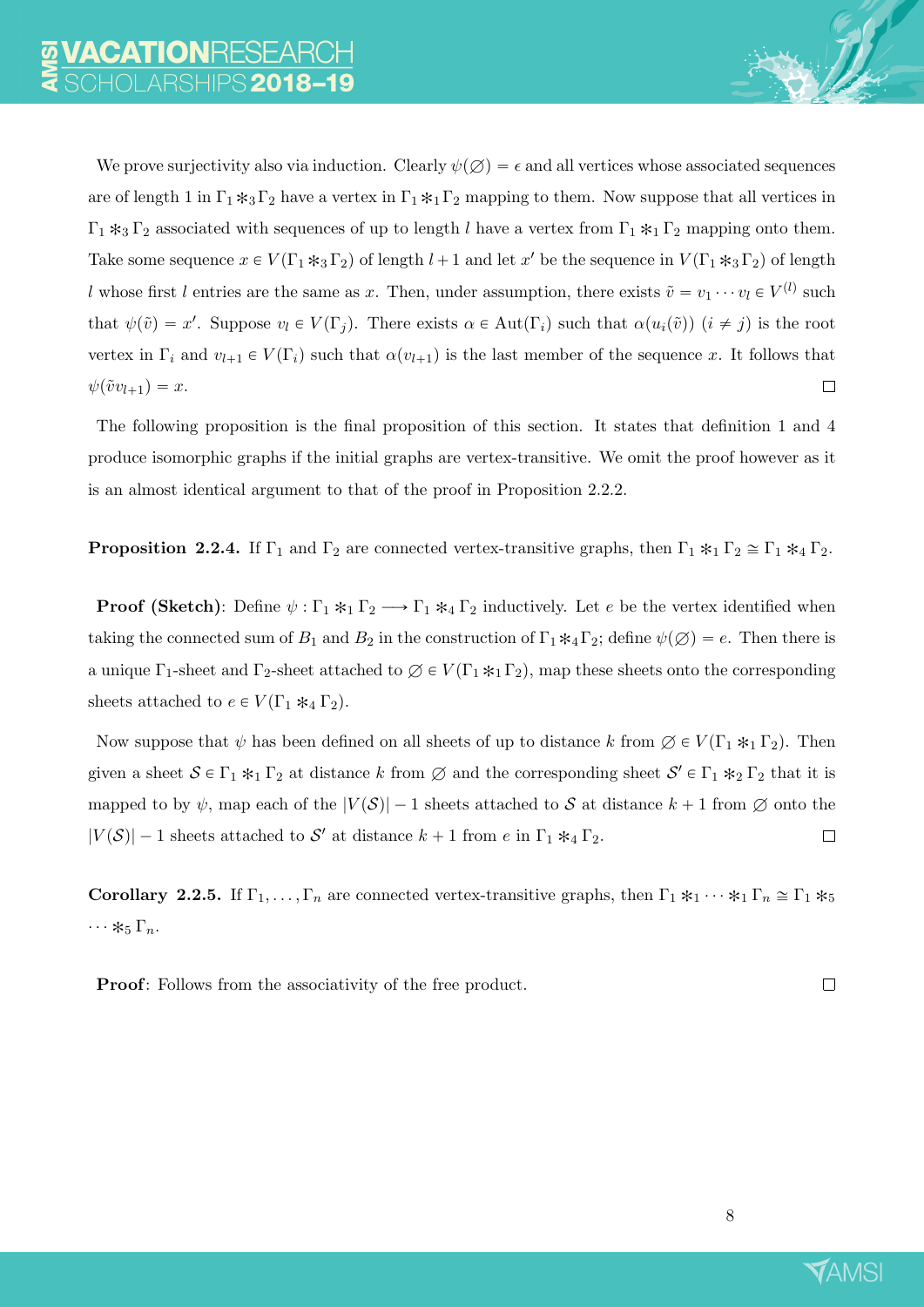### 2.3 Discussion of the Definitions

#### 2.3.1 Definition 2

The first definition in this paper of free products of graphs is the most general of the four definitions listed; it can take in any countable number of graphs and only requires them to be connected. This is not the case however in definition 2 (and definitions 3 and 4 for the matter). Definition 2 can only take an input of two graphs and it requires these graphs to be connected and vertex-transitive.

When working with definition 1 to construct a free product of two graphs, the construction of the free product graph begins at the empty string by initiating the update function, then iteratively defines all the admissible strings that act as vertices in the graph and the update functions that go along with each vertex/admissible string. The edges are then formed under a certain criteria as outlined earlier in section 2.1. After going through a few examples of constructing graphs with definition 1, it becomes apparent that there is a more geometric intuition as to what this construction is doing. If we have connected graphs  $\Gamma_1, \ldots, \Gamma_n$  and construct the free product graph  $*_{k=1}^n \Gamma_k$  using definition 1, we start by attaching all the graphs  $\Gamma_j$   $(j \in \{1, ..., n\})$  to the empty string by the vertex  $u_j(\emptyset) \in V(\Gamma_j)$ . Then, given an admissible string  $\tilde{v} = v_1 \cdots v_l \in V^{(l)}$  in  $*_{k=1}^n \Gamma_k$ , the unique  $\Gamma_j$ -sheet at  $\tilde{v}$  is attached to  $\tilde{v}$  by the vertex  $u_j(\tilde{v}) \in V(\Gamma_j)$ . Essentially, given a particular  $\Gamma_j$ -sheet in the free product graph, we attach all the graphs  $\Gamma_i$  with  $i \neq j$  to each of the vertices in the  $\Gamma_j$ -sheet that don't already have a copy of  $\Gamma_i$  attached. The update function provides the information as to which vertex in  $\Gamma_i$  is attached to the  $\Gamma_i$ -sheet.

This particular construction of the free product graph has already somewhat 'predetermined' what orientation each of the graphs  $\Gamma_1, \ldots, \Gamma_n$  are going to attach to the admissible strings in  $*_{k=1}^n \Gamma_k$ . This is not the case however in definition 2; there is some ambiguity in what orientation each of the graphs are going to be connected to each other. In definition 2, if both of the graphs that you are constructing the free product of are not vertex-transitive graphs, then the resultant free product graph may not be isomorphic to the free product of the graphs if definition 1 is used, as the orientation of the graphs at each vertex is random and does not have 'predefined' what orientation each of the graphs will connect to each other.

In saying that however, even if both of the graphs are not vertex-transitive, a connected graph will still be created, it just won't necessarily be isomorphic to the graph constructed if definition 1 is used. This issue could be remedied however; we could more precisely define how each of the vertices will

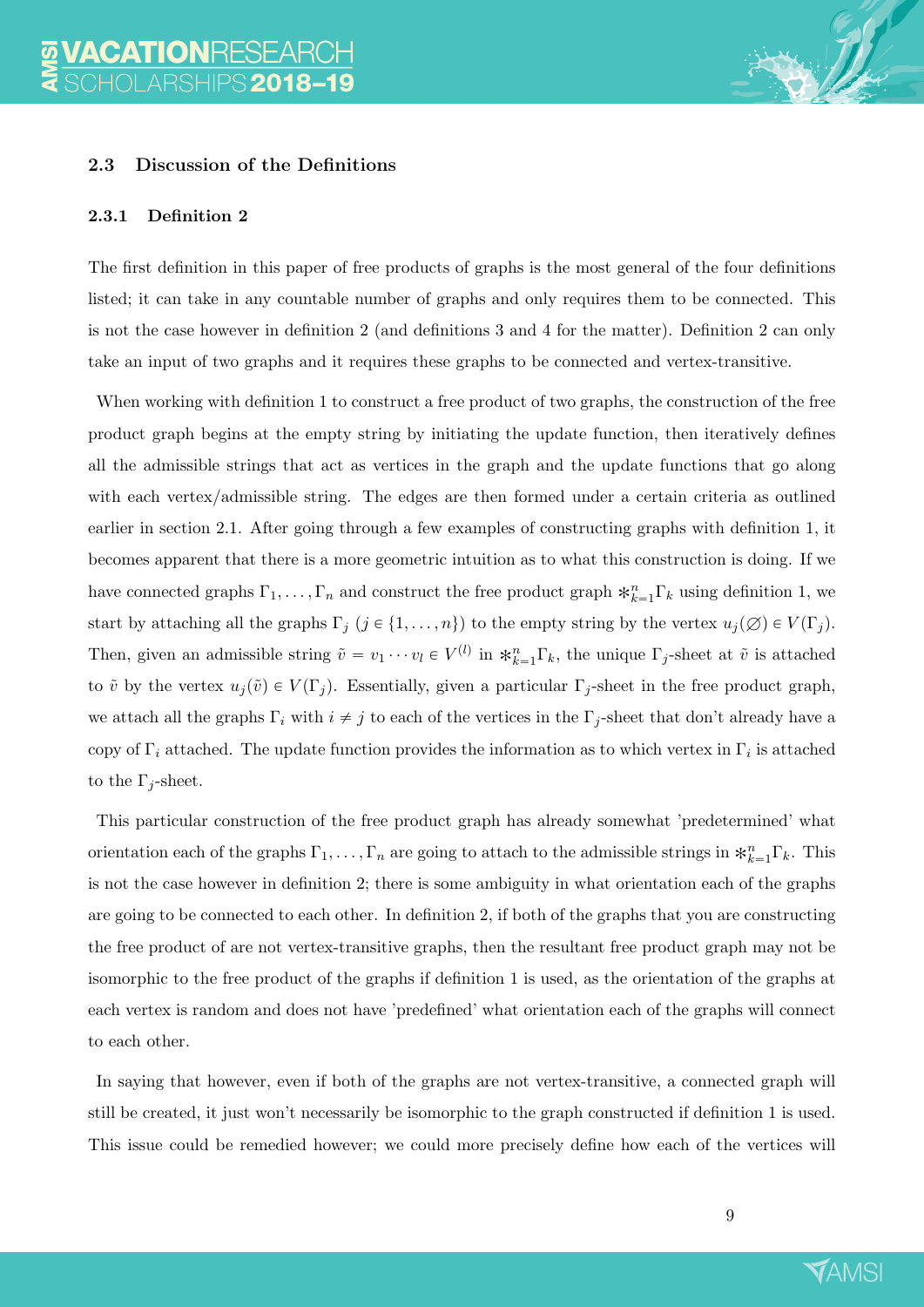be identified during the construction of the free product graph by labelling all the vertices of the two graphs and explicitly define what vertices can be identified with each other and which cannot in a certain way so that the 'correct' graph will be constructed. This will result is a construction akin to that of definition 1.

What has been said in the previous paragraphs would seem to indicate that definition 1 is a far more superior construction for the free product of graphs than definition 2. Whilst this may be the case in certain instances, definition 2 provides a very intuitive and easy construction of the free product of two graphs, allowing for a quick visualisation of what the resultant graph will look like. On the other hand, definition 1 is more complicated and takes more time to construct a graph, however it provides a more precise construction which is favourable in certain circumstances.

#### 2.3.2 Definition 3

The construction of definition 3 by Pisanski and Tucker is very similar to the construction in definition 1 by Willis, however, there is one distinct difference.

Both definitions 1 and 3 start by defining all the vertices in the free product graph to be sequences of vertices from the base graphs and they provide some criteria as to which sequences will be 'allowed' to form vertices in the free product graph. The two definitions also define the edge relations in an almost identical way.

There is one major difference between these definitions however. As described in section 2.3.1, definition 1 intuitively constructs the free product graph by connecting all the graphs to the empty string by the vertex in the update function on the empty string, and then continues to construct the free product graph by joining each of the graphs to each of the admissible strings that do not already contain a copy of that graph and the update function determines the orientation at which the graph attaches. In comparison, in definition 3 there is no update function, the free product graph is constructed by attaching each graph by its root vertex each time it is placed into the free product graph during the construction. This means that in definition 3 the graphs attach at each of the strings with the same orientation each time whereas in definition 1 the 'orientation' varies depending on the admissible string it is attaching to.

This creates the problem we encountered when trying to prove that the two definitions produce isomorphic graphs. If the two graphs that we are taking the free product of are not vertex-transitive, then the differences in how the graphs attach at each of the strings in the free product graph may

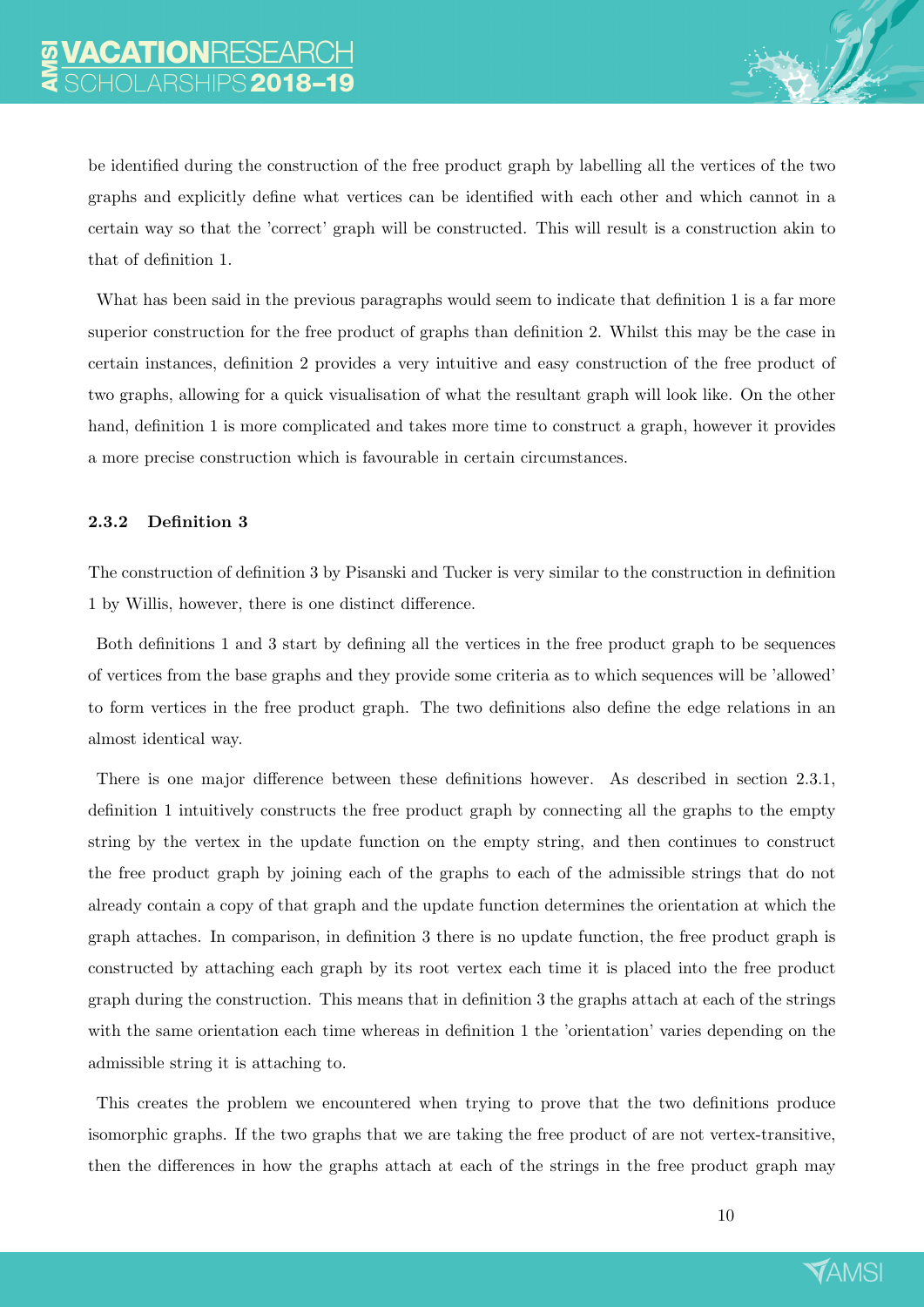

result in the two definitions producing non-isomorphic graphs.

#### 2.3.3 Definition 4

Definition 4 is similar in a sense to definition 2. While definitions 1 and 3 both construct the free product graph by labelling vertices with sequences of vertices from the original graphs and then defining edge relations in a similar method, definitions 2 and 4 build the free product graph with a more 'visual' construction rather than specifically defining vertices and edge relations.

Given two connected vertex-transitive graphs  $\Gamma_1$  and  $\Gamma_2$ , both definitions construct the free product graph essentially by attaching a copy of  $\Gamma_1$  to each of the vertices in  $\Gamma_2$  and similarly attaching a copy of  $\Gamma_2$  to each of the vertices in the copies of  $\Gamma_1$  just attached and repeating this process indefinitely. Both of the definitions require that the graphs are vertex transitive as they do not specify the orientation as to which each of the sheets in the free product graph need to attach unlike definitions 1 and 3.

## 3 Automorphisms of Free Product Graphs

#### 3.1 Classification of Automorphisms of a Free Product Graph

In Jacque Tits' paper Sur le groupe des automorphismes d'un arbre ([5]), he classifies automorphisms of a tree into three classes; elliptic, inversion and hyperbolic automorphisms. Elliptic automorphisms are automorphisms that fix a vertex, inversions are automorphisms that invert an edge and hyperbolic automorphisms are essentially any automorphism that does not fall into either of these classes. To classify the automorphisms, Tits' defines a function on the automorphisms of the tree which outputs the minimum distance any point in the tree is moved under a given automorphism. This construction allows him to classify the automorphisms in this particular way. In the sequel we will begin to develop a classification for automorphisms of graphs constructed from a free product of graphs similar to that of trees in Tits' paper.

Before we get started, there are a few terms that need to be defined first. As in [1], given a path  $\mathcal{P} = \{x_1, \ldots, x_n\} \subset V(\ast_{i=1}^n \Gamma_i)$ , a point  $x_k$  in the path is called a transition point of the path  $\mathcal{P}$ if  $\{x_{k-1}, x_k\} \in E(\Gamma_i)$  and  $\{x_k, x_{k+1}\} \in E(\Gamma_j)$  for  $i \neq j$ . A path  $\mathcal{P}_{[\tilde{v}, \tilde{v}']}$  between two vertices  $\tilde{v}, \tilde{v}' \in$  $V(\mathcal{K}_{i=1}^n \Gamma_i)$  will be called *minimal* if there is no other distinct path between  $\tilde{v}$  and  $\tilde{v}'$  of strictly shorter length. The path  $\mathcal{P}_{[\tilde{v}, \tilde{v}']}$  is called *reduced* if there are no cycles or backtracking in the path.

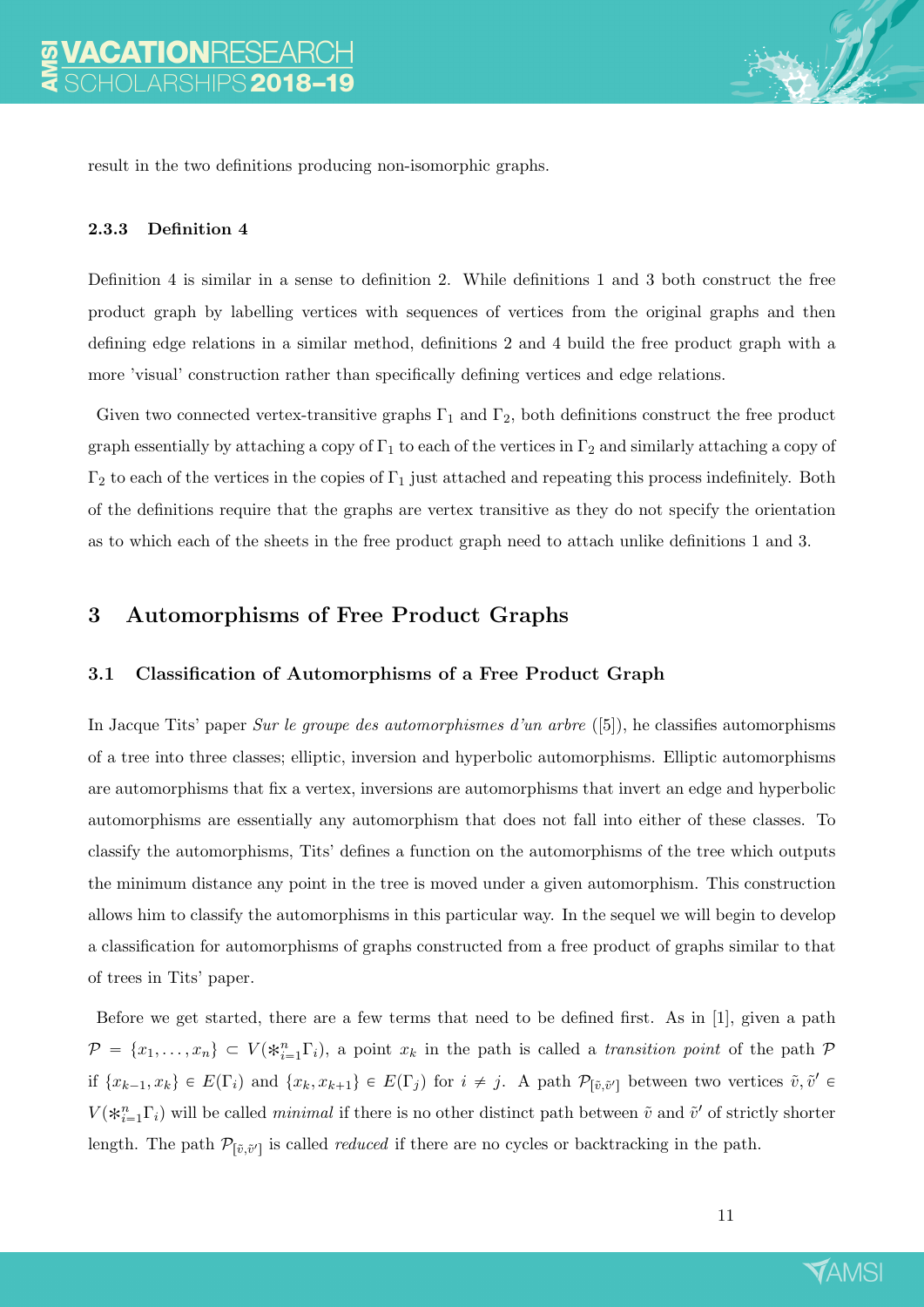Let  $(S_j)_{j\in J}$  be a sequence of sheets in the free product graph  $*_{i=1}^n\Gamma_i$  with either  $J = \mathbb{Z}, J = \mathbb{N}$ or  $J = [0, n] \subset \mathbb{N} \cup \{0\}$ . Then we say that  $(\mathcal{S}_j)_{j \in J}$  is a string of sheets in  $\ast_{i=1}^n \Gamma_i$  if it satisfies the following conditions:

- $S_j$  is connected to  $S_{j+1}$  in  $\ast_{i=1}^n \Gamma_i$  for each  $j \in J$ .
- For each  $k \in J$ , there are at most two sheets in  $\{\mathcal{S}_j\}_{j\in J}$  attached to  $\mathcal{S}_k$
- $S_{j-1}$  and  $S_{j+1}$  do not share the same vertex in  $S_j$  for each  $j \in J$ .

If  $J = \mathbb{N}$ , then we call  $(\mathcal{S}_j)_{j \in J}$  an infinite string of sheets in  $*_{i=1}^n \Gamma_i$ . If  $J = \mathbb{Z}$ , then we call  $(\mathcal{S}_j)_{j\in J}$  a bi-infinite string of sheets in  $*_{i=1}^n\Gamma_i$ . Let  $[\mathcal{S}, \mathcal{S}']$  denote the unique string between the sheets  $S, S' \in *_{i=1}^n \Gamma_i$ . In this case we will call S and S' the initial and terminal sheets respectively. Given a string of sheets  $[\mathcal{S}, \mathcal{S}']$ , we define the length of this string to be the number of sheets in the string and denote the length by  $\ell(\mathcal{S}, \mathcal{S}')$ .

#### 3.1.1 Classification of Automorphisms via Their Action on Sheets

Let  $\Gamma_1, \ldots, \Gamma_n$  be connected graphs and let S denote a sheet in the free product graph  $\ast_{i=1}^n \Gamma_i$ . Given two sheets S and S', define the *distance* between the two sheets,  $\mathfrak{d}(\mathcal{S}, \mathcal{S}')$ , to be  $\mathfrak{d}(\mathcal{S}, \mathcal{S}') = \ell(\mathcal{S}, \mathcal{S}') - 1$ . Now, lets restrict our attention to the subgroup  $G \leq \text{Aut}(\ast_{i=1}^n \Gamma_i)$  that contains only automorphism that send sheets to other sheets in the free product graph.

Given any  $\alpha \in \text{Aut}(\mathcal{K}_{i=1}^n\Gamma_i)$ , define a function  $\lVert \cdot \rVert : \text{Aut}(\mathcal{K}_{i=1}^n\Gamma_i) \longrightarrow \mathbb{N} \cup \{0\}$  by:

$$
\|\alpha\|=\min\{\mathfrak{d}(\mathcal{S},\alpha(\mathcal{S})): \mathcal{S}\in \mathbin{\textbf{R}}_{i=1}^n\Gamma_i\}
$$

Using the above function, it is now possible to classify the automorphisms in this particular subgroup of the automorphism group into classes depending on how they act on individual sheets in the free product graph.

If  $\alpha \in G$  such that  $\|\alpha\| = 0$ , then the automorphism  $\alpha$  is stabilising some sheet S in the free product graph i.e.  $\alpha(S) = S$ . Notice that it does not necessarily have to fix all the vertices of S though. The automorphisms that satisfy this condition include all the automorphisms of the component graphs acting as a symmetry about a single sheet in the free product graph, provided such an automorphism exists of course.

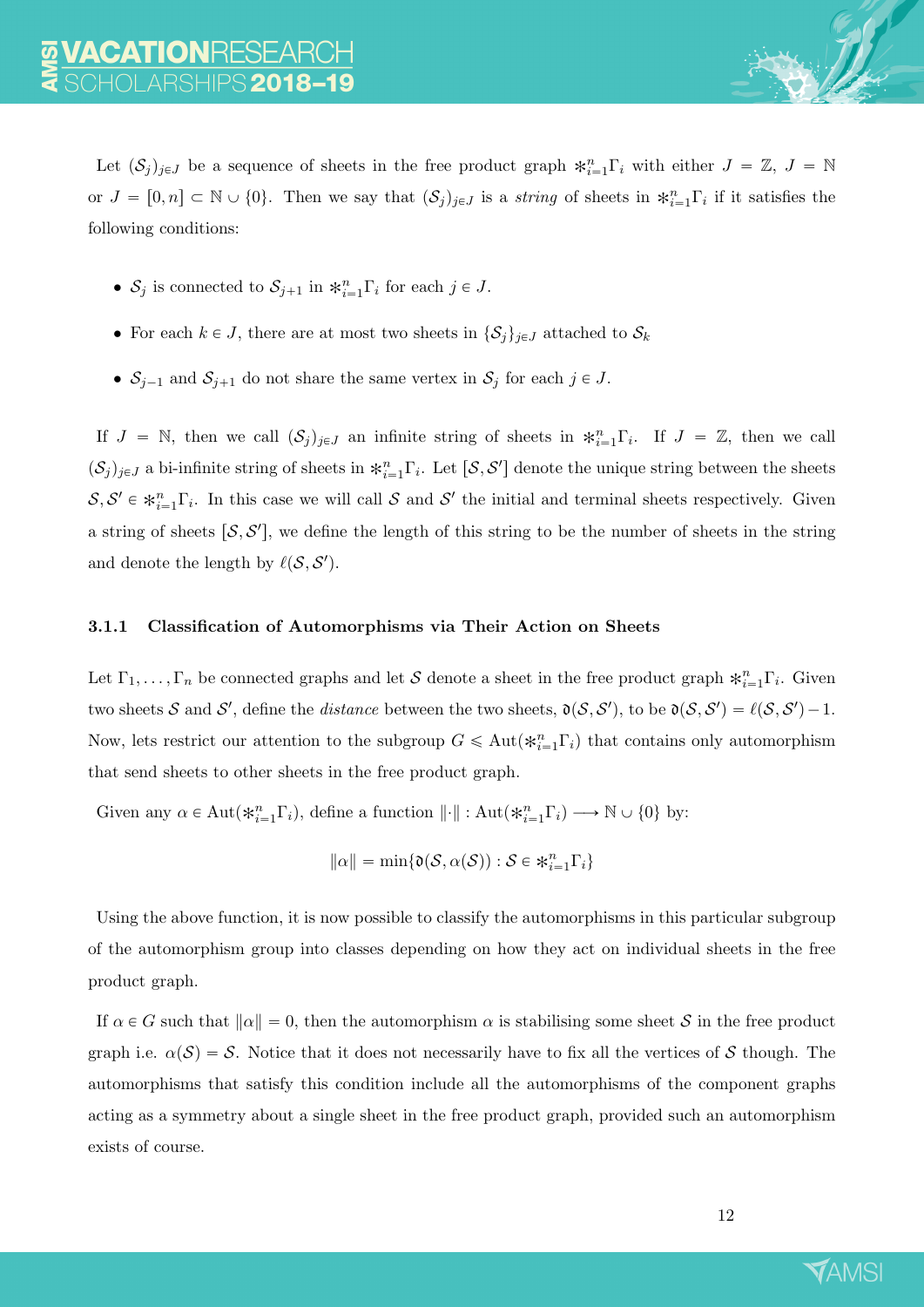Those automorphisms  $\alpha \in G$  satisfying  $\|\alpha\| = 1$  fall into two classes. Either  $\alpha$  permutes adjacent isomorphic sheets in the free product graph, while stabilising no single sheet in the graph or  $\alpha$  is a non-trivial translation along a bi-infinite string of sheets in the free product graph. As we will see in the theorem to follow, these particular automorphism can be represented by the composition of an automorphism that fixes a vertex with an automorphism that stabilises a sheet in the free product graph.

Automorphisms satisfying  $\|\alpha\| > 1$  are analogous to hyperbolic automorphisms of a regular tree. These automorphisms stabilise no sheet in the graph; we can think of these automorphisms as being a non-trivial translation along a bi-infinite string of sheets in the free product graph.

The Theorem 3.1.3 below provides a classification of automorphisms that are contained in this subgroup of automorphisms that send sheets to other sheets in the free product graph. Before we get to the theorem, we have two lemma's.

**Lemma 3.1.1.** Let  $\Gamma_1, \ldots, \Gamma_n$  be connected graphs and suppose that there exists an isomorphism  $\varphi:\Gamma_1\longrightarrow \Gamma_2$ . If S and S' are the sheets in  $*_{i=1}^n\Gamma_i$  associated with  $\Gamma_1$  and  $\Gamma_2$  respectively attached to  $\emptyset$  with  $\varphi(u_1(\emptyset)) = u_2(\emptyset)$ , then there exists an automorphism  $\alpha \in \text{Aut}(\ast_{i=1}^n\Gamma_i)$  such that  $\alpha(\mathcal{S}) = \mathcal{S}'$ ,  $\alpha(\mathcal{S}') = \mathcal{S}$  and  $\alpha$  fixes  $\emptyset$ .

**Proof:** Assume the hypotheses. Let  $\alpha : \Gamma_1 * \Gamma_2 \longrightarrow \Gamma_1 * \Gamma_2$ . Begin by defining  $\alpha(\emptyset) = \emptyset$ . Then let  $\psi(v) = \varphi(v)$  if  $v \in V(\Gamma_1)$ ,  $\psi(v) = \varphi^{-1}(v)$  if  $v \in V(\Gamma_2)$  and  $\psi(v) = v$  if  $v \notin V(\Gamma_1) \cup V(\Gamma_2)$ . Define

$$
\alpha(\tilde{v}) = \begin{cases} \psi(v_1) \cdots \psi(v_l), & \text{if } v_1 \in V(\Gamma_1) \cup V(\Gamma_2) \\ v_1 \cdots v_l, & \text{if } v_1 \notin V(\Gamma_1) \cup V(\Gamma_2) \end{cases}
$$

for any  $\tilde{v} = v_1 \cdots v_l \in V^{(l)}$ .

First we need to show that for any  $\tilde{v} = v_1 \cdots v_l \in V^{(l)}$ ,  $\psi(v_1) \cdots \psi(v_l) \in V^{(l)}$ . Clearly if  $v_i, v_j$  are elements of the string not from the same graph, then  $\psi(v_i), \psi(v_j)$  are also vertices not from the same graph by definition of  $\psi$  and hence the first condition for admissible strings is satisfied. Then if  $\tilde{v}, \tilde{v}v_{l+1}$  are admissible strings, assuming that  $v_{l+1} \in V(\Gamma_i)$ ,  $\psi(u_i(\tilde{v})) \neq \psi(v_{l+1})$  since  $\varphi$  and  $\varphi^{-1}$  are isomorphisms thus the second condition for admissible strings is satisfied.

Now we need to prove that  $\alpha$  is an automorphism. To prove that  $\alpha$  preserves adjacencies, there are two cases:

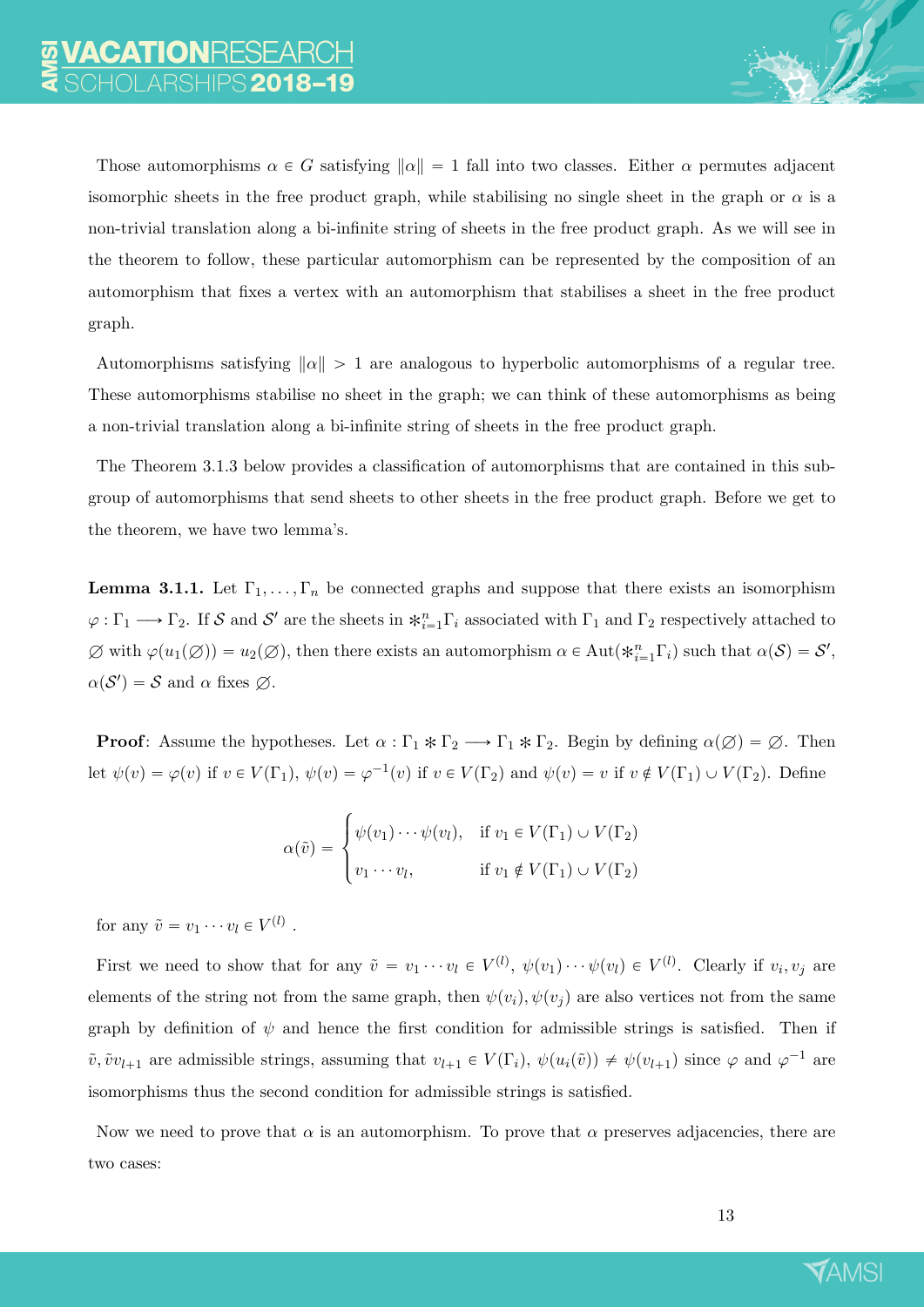Case 1 ( $\tilde{v}, \tilde{v}v_{l+1}$  are adjacent): Suppose that  $\tilde{v} = v_1 \cdots v_l$  and  $\tilde{v}v_{l+1}$  are adjacent admissible strings. Then supposing that  $v_{l+1} \in V(\Gamma_i)$ ,  $\psi(v_{l+1})$  is adjacent to  $\psi(u_i(\tilde{v}))$  since  $\varphi$  and  $\varphi^{-1}$  are isomorphisms and  $u_i(\tilde{v})$ ,  $v_{l+1}$  are adjacent, thus  $\psi(v_1)\psi(v_2)\cdots\psi(v_l)$  and  $\psi(v_1)\psi(v_2)\cdots\psi(v_l)\psi(v_{l+1})$  are adjacent.

Case 2 ( $\tilde{v}v_{l+1}, \tilde{v}v'_{l+1}$  are adjacent): Suppose that  $\tilde{v}v_{l+1}, \tilde{v}v'_{l+1}$  are adjacent admissible strings. Then if  $v_{l+1}, v'_{l+1} \in V(\Gamma_i)$  are adjacent, so are  $\psi(v_{l+1}), \psi(v'_{l+1})$  since  $\varphi$  and  $\varphi^{-1}$  are isomorphisms. Thus  $\psi(v_1)\cdots\psi(v_{l+1})$  and  $\psi(v_1)\cdots\psi(v'_{l+1})$  are adjacent.

Injectivity and surjectivity of  $\alpha$  again follow from the fact that  $\varphi$  and  $\varphi^{-1}$  are isomorphisms.  $\Box$ 

**Lemma 3.1.2.** Let  $\Gamma_1, \ldots, \Gamma_n$  be connected graphs and suppose that there exists an isomorphism  $\varphi : \Gamma_1 \longrightarrow \Gamma_2$ . Then if S and S' are  $\Gamma_1$  and  $\Gamma_2$ -sheets respectively attached at the vertex  $\tilde{v} \in V(\ast_{i=1}^n \Gamma_i)$ with  $\varphi(u_1(\tilde{v})) = u_2(\tilde{v})$ , then there exists an automorphism  $\alpha \in Aut(*_{i=1}^n\Gamma_i)$  such that  $\alpha(S) = S'$ ,  $\alpha(\mathcal{S}') = \mathcal{S}$  and  $\alpha$  fixes the vertex  $\tilde{v}$ .

**Proof:** Let  $\Gamma = \ast_{i=1}^n \Gamma_i$  be the free product graph described in the lemma with the sheets S and S' attached at  $\tilde{v}$ . Then create a new free product graph  $\Gamma' = *_{i=1}^n \Gamma_i$  whose update function is initialised as  $\mathbf{u}(\tilde{v})$ . Then by Proposition 3.8 in [1], there exists an isomorphism  $\mu : \Gamma \longrightarrow \Gamma'$  such that  $\mu(\tilde{v}) = \varnothing'$ , where  $\emptyset'$  is the string of length zero in  $\Gamma'$ , and each of the sheets attached at  $\tilde{v} \in V(\Gamma)$  are mapped to their corresponding sheets at  $\emptyset' \in V(\Gamma')$ . Then the required isomorphism is  $\alpha' = \mu^{-1} \circ \alpha \circ \mu$  where  $\alpha$ is the automorphisms defined in the previous lemma.  $\Box$ 

**Theorem 3.1.3.** Let  $G \leq \text{Aut}(\ast_{i=1}^n \Gamma_i)$  be the subgroup of the automorphism group of the free product graph only containing automorphisms that map sheets to sheets. If  $\alpha \in G$ , then  $\alpha$  satisfies one of the following conditions:

- $\|\alpha\| = 0$  and  $\alpha$  stabilises a sheet in  $\ast_{i=1}^n \Gamma_i$
- $\|\alpha\| = 1$ ,  $\alpha$  does not stabilise a sheet and  $\alpha$  is the composition of an automorphisms  $\alpha_v$  that fixes a vertex and an automorphism  $\alpha_s$  that stabilises a sheet in the free product graph  $\ast_{i=1}^n \Gamma_i$
- $\|\alpha\| > 1$  and  $\alpha$  is a non-trivial translation along some bi-infinite string of sheets in  $\ast_{i=1}^n \Gamma_i$

**Proof:** Suppose that  $\alpha \in G$ . Set  $\min(\alpha) = \{S \in *_{i=1}^n \Gamma_i : \mathfrak{d}(S, \alpha(S)) = ||\alpha||\}$ . If  $||\alpha|| = 0$ , then it is clear that  $\alpha$  is stabilising a sheet in the free product graph by looking at the definitions of the functions  $\lVert \cdot \rVert$  and  $\mathfrak{d}$ .

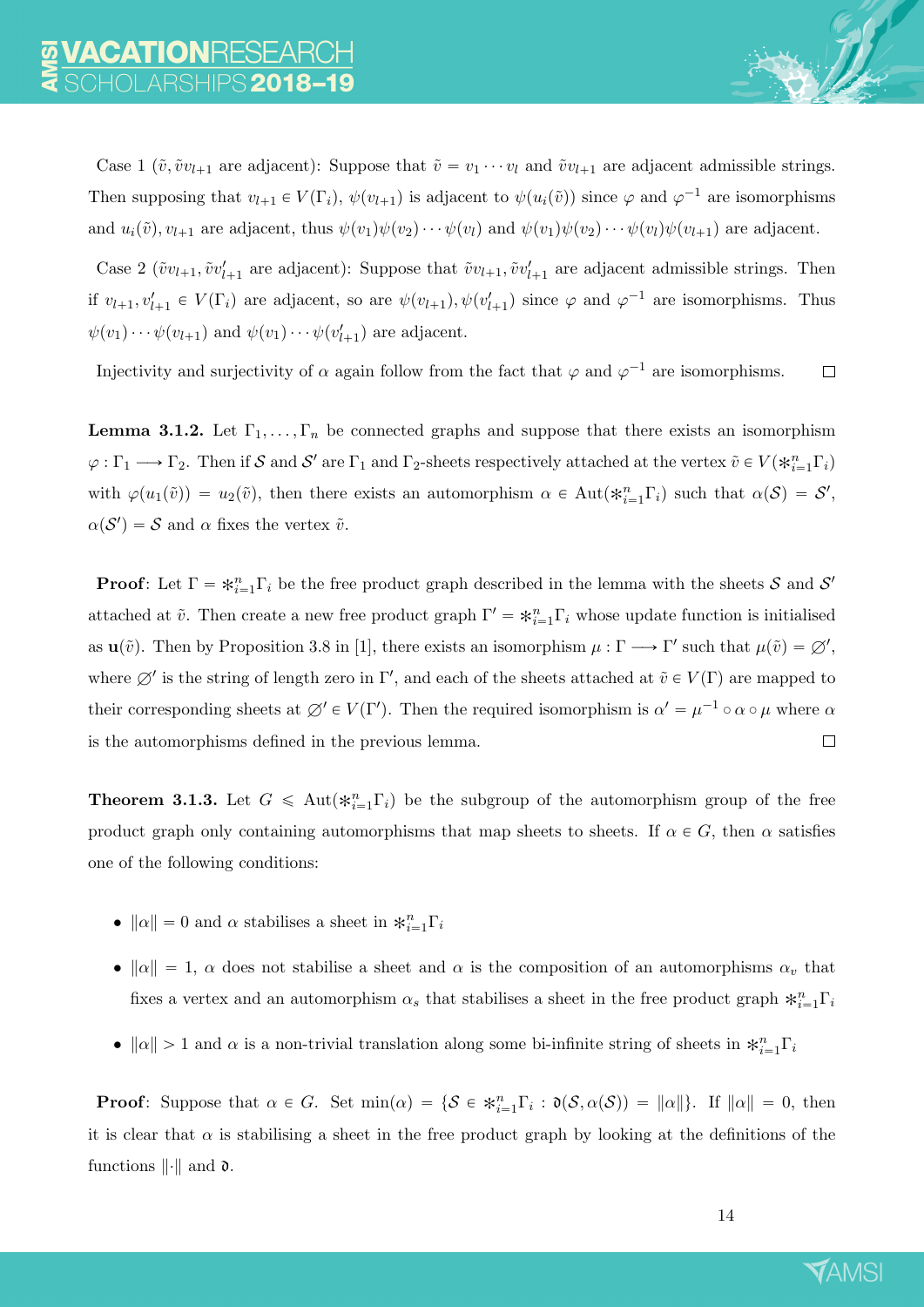Now suppose that  $\|\alpha\| = 1$  and  $S \in \min(\alpha)$ . If  $\alpha$  fixes a vertex than we can take  $\alpha_s$  to be the identity automorphism. So suppose that  $\alpha$  does not fix a vertex. Since  $\|\alpha\| = 1$  we must have that  $\alpha$  maps S onto an adjacent sheet  $\mathcal{S}'$  i.e.  $\alpha(\mathcal{S}) = \mathcal{S}'$  and keeps no sheet stabilised. First consider the case where we have the free product of only two graphs. Take the vertex  $v \in V(S) \cap V(S')$  and consider the vertices  $\alpha(v)$  and  $\alpha^{-1}(v)$  in  $\ast_{i=1}^n \Gamma_i$ .

The sheet attached to S at  $\alpha^{-1}(v)$ , call it S'', is mapped onto S under  $\alpha$  (i.e.  $\alpha(S'') = S$ ) and hence there must be an isomorphism between S and S' that maps the vertices in S and S' attached at v to each other. This follows since  $\mathcal{S}'$  and  $\mathcal{S}''$  are a copy of the same graph attached by the same vertex (due to the update function) to the sheet  $S$ .

Then by Lemma 3.1.2, there exists an automorphism  $\beta \in \text{Aut}(\ast_{i=1}^n \Gamma_i)$  such that  $\beta$  fixes the vertex v and  $\beta$  swaps the sheets S and S'. Then  $\alpha \circ \beta$  is an automorphism of the free product graph that stabilises the sheet S and  $\alpha = (\alpha \circ \beta) \circ \beta^{-1}$  is the composition of an automorphism that fixes a vertex and an automorphism that stabilises a sheet.

In the case where we are taking the free product of more than two graphs, there has to be an isomorphism between the sheets attached at  $\alpha^{-1}(v)$  and the sheets attached at v. A similar argument can then be employed to construct the automorphism  $\beta$ .

If  $\|\alpha\| > 1$  and  $S \in \min(\alpha)$ , then the unique string of sheets containing the set of sheets  $\{\alpha^m(S) \mid m \in \mathbb{R}\}$  $\mathbb{Z}$  forms a bi-infinite string of sheets that  $\alpha$  translates along.  $\Box$ 

Classifying the automorphisms of a free product graph in this way seems very natural and is similar in a sense to the way Tits classifies automorphisms of a tree. This classification makes a lot of sense especially when working with definition 2 as we can imagine the automorphisms of the underlying tree being automorphisms of the free product graph. It should be possible to extend this idea of an underlying tree of a free product graph to free products of more than two graphs and make inferences of the automorphisms of the free product graph by automorphisms of the underlying tree. This idea however is only possible in this case where we are only considering automorphisms that map sheets to sheets.

The reason behind having to restrict the automorphism group to a certain subgroup of automorphisms that only map sheets onto other sheets is because there exists particular free product graphs that have automorphisms mapping a single sheet onto pieces of multiple sheets. As an example, take the Cayley graph of the integers with respect to the standard generating set. This Cayley graph is a bi-infinite line and the free product of it with itself forms an infinite tree isomorphic to the Cayley graph of the free

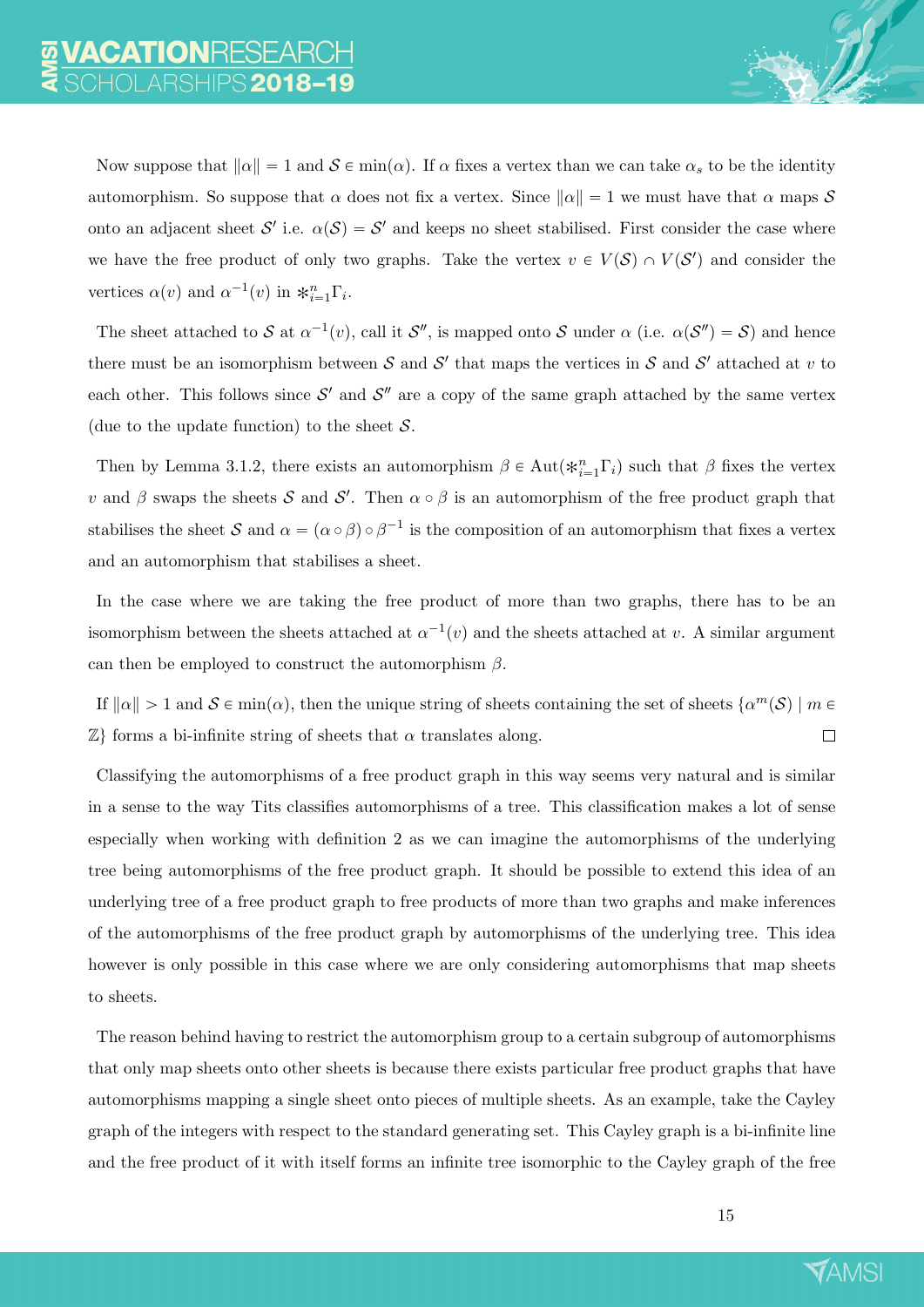group on two generators (see Appendix 1 for a picture). Take the sheet that is the long (bi-infinite) horizontal line passing through the origin. There is an automorphism of this sheet that maps it onto any other bi-infinite path passing through the origin in the free product graph. This path could consist of possibly an infinite number of different sheets and this constitutes an automorphism that does not map a sheet onto a single other sheet. More work still needs to be done to provide a full classification of the automorphisms of a free product graph, however, the work done in this section provides a neat classification of the automorphisms contained in this particular subgroup of automorphism that map sheets to sheets. One question now would be to work out what types of free product graphs have their full automorphism group coincide with the subgroup G.

# 4 Conclusion

In this project, we have successfully proved that the four definitions of free products of graphs, those mentioned earlier in the piece, produce isomorphic graphs given that the input graphs are vertextransitive. This shows that the free product of any Cayley graphs will be isomorphic no matter which definition of free product we choose, however, there is still some ambiguity when constructing the free product of graphs that are not vertex-transitive.

We have also developed a classification of certain automorphisms of a free product graph analogous to the way Jacque Tits classifies the automorphisms of a regular tree. This work further develops our understanding of automorphisms of free product graphs which will potentially lead to new outcomes in the theory of totally disconnected, locally compact groups. There is still, however, more work to be completed to provide a full classification of automorphism of a free product graph.

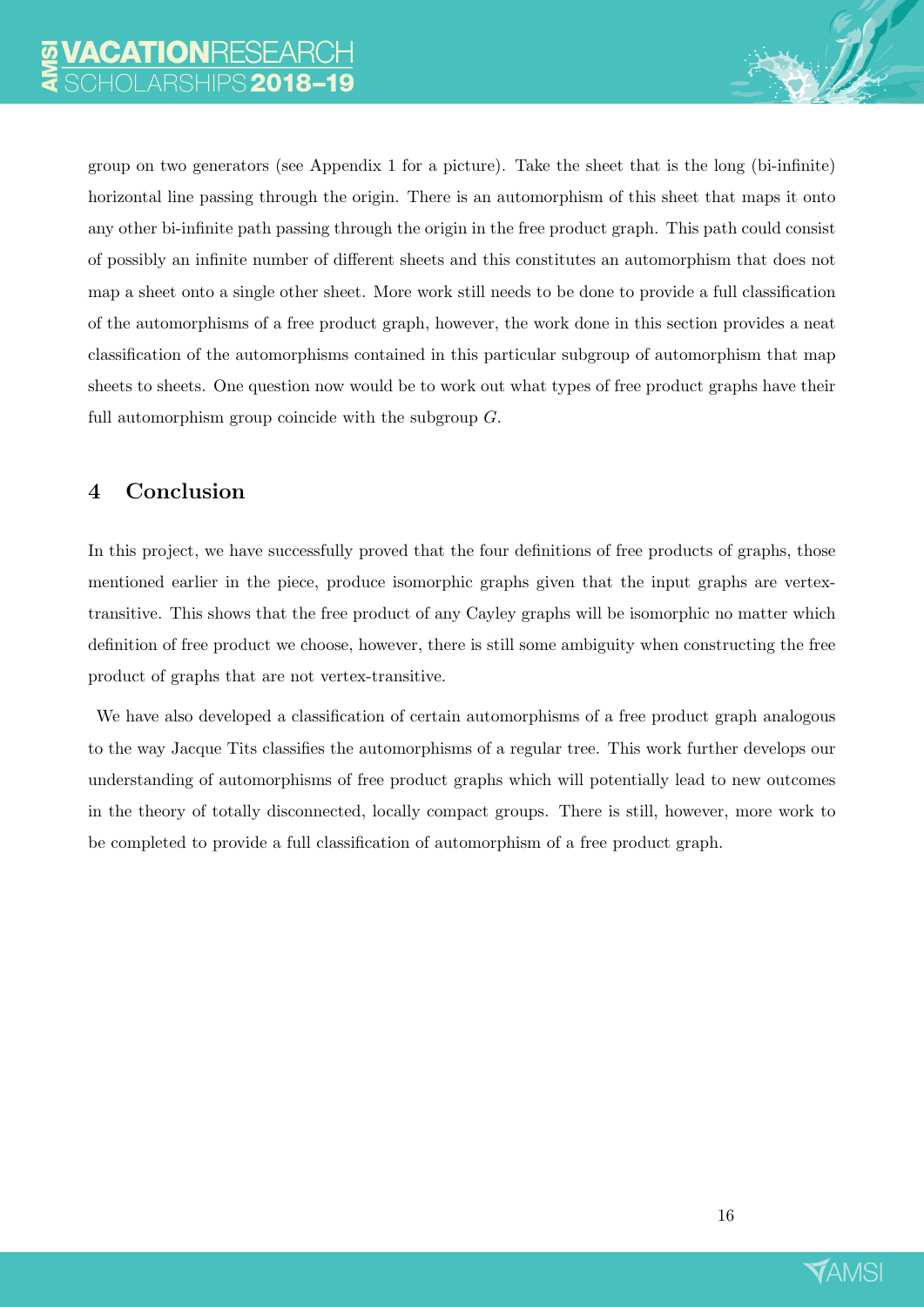# References

- [1] Brawn, B., Robertson, D., Tornier, S., Willis, G., Free Products of Graphs, Unpublished Manuscript
- [2] Möller, R.G., Seifter, N., Woess, W., Zemljič, S.S., Amalgamated free products of graphs and arc-types, Unpublished Manuscript
- [3] Pisanski, T., Tucker T.W., 2002, Growth in products of graphs, Australasian Journal of Combinatorics, 26, 155-169.
- [4] Quenell, G., 1994, Combinatorics of Free Product Graphs, Contemp. Math, 257-281
- [5] Tits, J., 1970, Sur le groupe des automorphismes d'un arbre, Essays on Topology and Related Topics, Springer-Verlag., 188-211
- [6] Znöko, D.V., 1975, Free products of nets and free symmetrizers of graphs, *Math. USSR Sb.*, 27, 463-480
- [7] Gilch, L.A., Muller, S., 1975, Counting self-avoiding walks on free products of graphs, Discrete Mathematics, 340, 325-332
- [8] Meier, J., 2008, Groups, Graphs and Trees: An Introduction to the Geometry of Infinite Groups, Cambridge Univeristy Press
- [9] Caprace, P., Monod, N. (Eds.), 2018, New Directions in Locally Compact Groups (London Mathematical Society Lecture Note Series), Cambridge University Press
- [10] Le Boudec, A., 2016, Groups of Automorphisms and Almost Automorphisms of Trees: Subgroups and Dynamics, Lecture notes from Winter of Disconnectedness

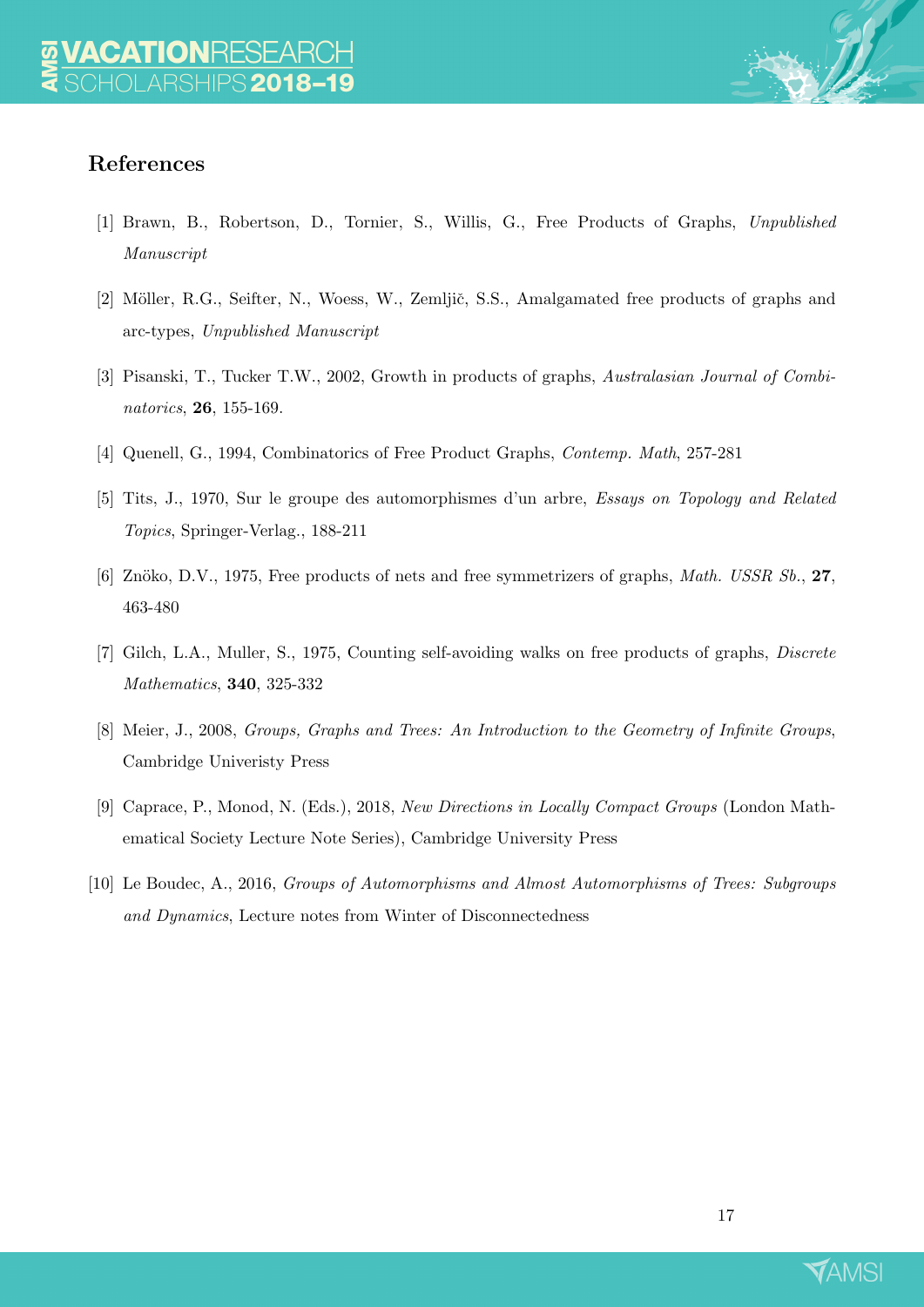

# Appendix 1: General Concepts & Terminology

## Graph Theory

Throughout this paper the reader will encounter a substantial amount of graph theory terminology and ideas. This section aims to refresh the readers memory of typical graph theory concepts whilst setting out the notation that will be used throughout the rest of the paper. We will start out with some typical definitions that the reader should already be familiar with.

**Definition (Graph).** A graph  $\Gamma = (V(\Gamma), E(\Gamma))$  is a pair of sets  $V(\Gamma)$  and  $E(\Gamma)$  where  $E(\Gamma)$  is a collection of unordered pairs of elements from  $V(\Gamma)$ . We call the elements of  $V(\Gamma)$  the vertices, the elements of  $E(\Gamma)$  the edges and denote an edge between  $v_1, v_2 \in V(\Gamma)$  by  $\{v_1, v_2\}$ . In the case when we consider the edge set  $E(\Gamma)$  to consist of ordered pairs of vertices instead of unordered pairs, we will call the graph  $\Gamma$  a *directed graph* and the elements of E arcs.  $\diamond$ 

The reader will probably be familiar with the geometric representation of a graph. A graph can be drawn in the plane with the vertices representing points in the plane and a line is drawn between two vertices  $v_1, v_2 \in V(\Gamma)$  if  $\{v_1, v_2\} \in E(\Gamma)$ . In the case where  $\Gamma$  is a directed graph, an edge  $(v_1, v_2) \in E(\Gamma)$ will be represented by an arrow from  $v_1$  to  $v_2$ .

A vertex  $v \in V(\Gamma)$  has *degree n*, denoted  $deg(v)$ , if there are n edges incident with v (or connecting to v). A graph is said to be k-regular or regular with degree k if every vertex in the graph has degree k.

**Definition (Path).** A path in a graph  $\Gamma = (V(\Gamma), E(\Gamma))$  is a sequence  $v_1, e_1, v_2, \ldots, v_{n-1}, e_{n-1}, v_n$ where  $v_1, \ldots, v_n \in V(\Gamma)$ ,  $e_1, \ldots, e_n \in E(\Gamma)$  and the edge  $e_i$  must connect the two vertices  $v_i$  and  $v_{i+1}$ for all  $i \in \{1, ..., n-1\}$ . We say that the path is *closed* if  $v_1 = v_n$  and call the closed path a *cycle* if it has no repeated vertices.  $\diamond$ 

A graph  $\Gamma$  is said to be *connected* if given any two vertices from  $\Gamma$ , we can find a path connecting the two vertices. A graph is called bipartite if its vertex set can be partitioned into two sets with no vertex in one set of the partition being adjacent to another member of that partition.

Later in this paper we will come across biregular trees. A *tree* is just the usual notion of a tree; a connected graph with no cycles or equivalently a connected graph of order n containing  $n - 1$  edges.

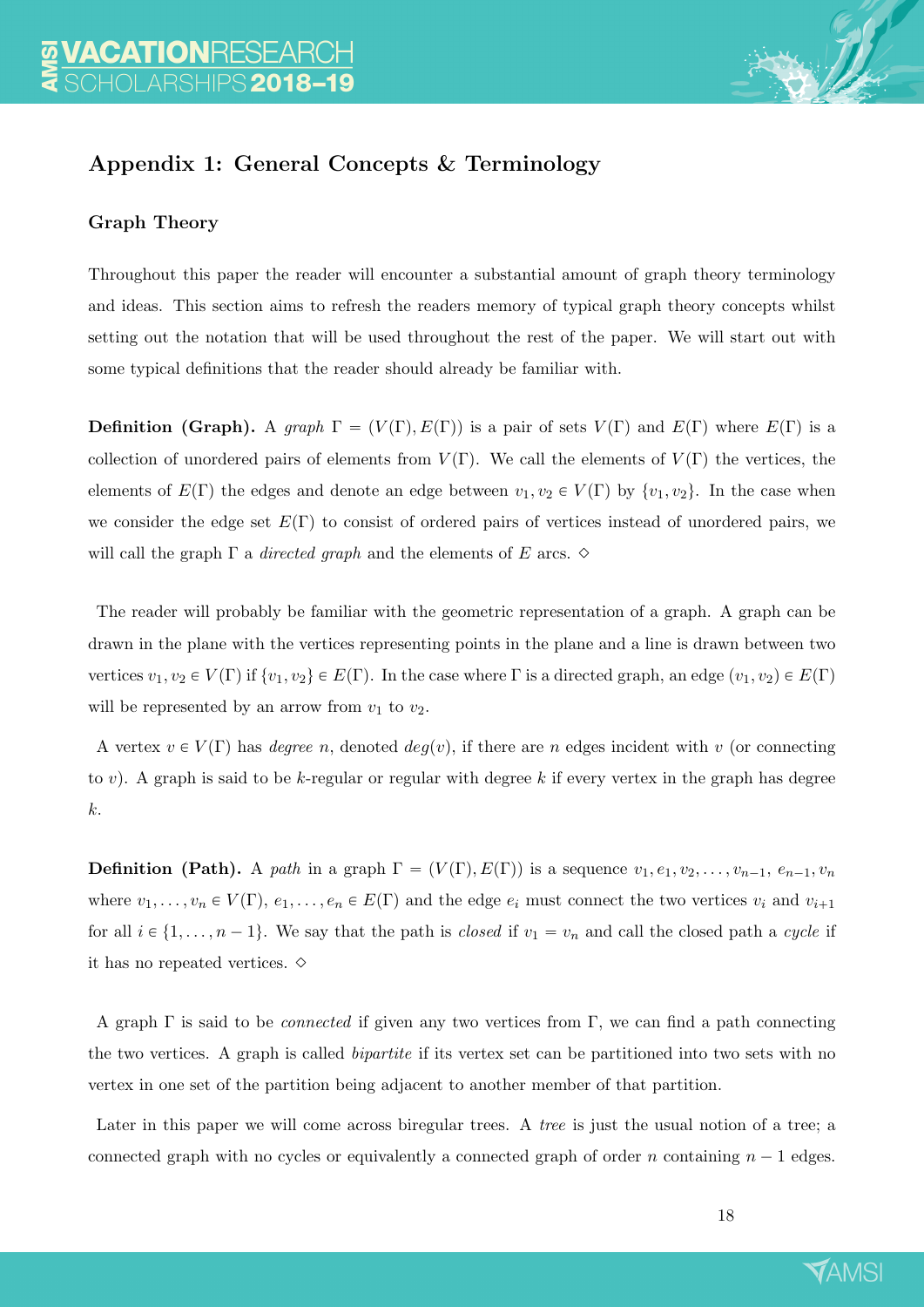A Biregular tree is a tree that forms a bipartitite graph and any two vertices in the same set of the partition have the same degree. These trees are infinite as one would expect.

**Definition (Graph Homomorphism).** Let  $\Gamma_1$  and  $\Gamma_2$  be graphs. A homomorphism from  $\Gamma_1$  to  $\Gamma_2$  is a map  $\psi: V(\Gamma_1) \to V(\Gamma_2)$  such that if  $x_1, x_2 \in V(\Gamma_1)$  are adjacent,  $\psi(x_1)$  and  $\psi(x_2)$  must be adjacent in  $\Gamma_2$ . If  $\psi$  is injective then we call it an isomorphism and an isomorphism from a graph to itself is called an automorphism.  $\diamond$ 

In this paper, we encounter groups of automorphisms acting as symmetries on a graph. This forms an important part of our study.

#### Free Groups & Free Products of Groups

Before we introduce the notion of a free group, we need to define what a 'word' is. Given a set of generators S for some group, a *word* in S is a sequence of elements from S. We call S the *alphabet* and say that a word is *reduced* if there is no element in the sequence adjacent to its formal inverse.

As an example, given the set  $S = \{a, b\}$ ,  $a, b, abab, a^3b^2$  are all words made up from the elements in S. If we now consider the set  $S \cup S^{-1}$  as our alphabet, the word  $abaa^{-1}b$  is not reduced and the reduced form of this word is  $ab^2$ .

A free group is a group with generating set S and no word made up of the elements of S forms the identity element of the group apart from the identity element itself. Equivalently, a free group is a group whose presentation is of the form  $G = \langle S, \emptyset \rangle$ . We say that a free group is of *rank n* if its generating set has cardinality  $n$ . Every free group is made up of equivalence classes of words, where two words are equivalent if one can be reduced to form the other word. The free group of rank  $n$  is unique upto isomorphism and will be denoted by  $\mathbb{F}_n$ .

Another important concept that we discuss in this report is the notion of a free-product of groups. Given two groups  $G_1$  and  $G_2$ , the free product of  $G_1$  and  $G_2$  denoted  $G_1 * G_2$ , is the group containing equivalence classes of all words formed from the elements of the two original groups and two words are considered equivalent if one can be reduced to the other. The group  $G_1 * G_2$  is always infinite even if the original groups are finite (except for the case when one of the groups is trivial). Despite its name, the free product of two groups is not a free group unless the two original groups are free. However, the group  $G_1 * G_2$  is the 'freest' group containing both  $G_1$  and  $G_2$  as subgroups. We will see later that there is a duality between free products of groups and free products of graphs.